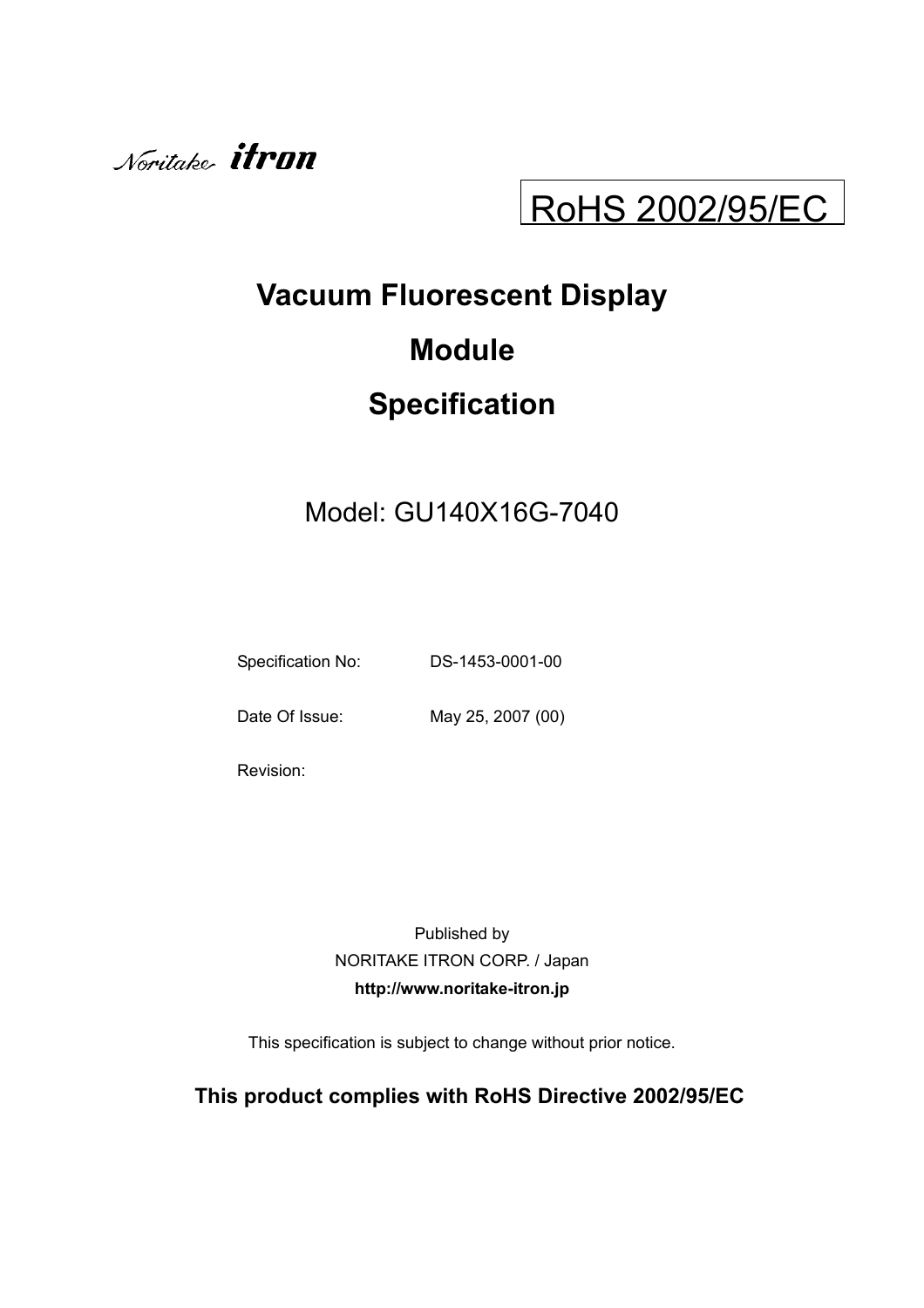#### GU140X16G-7040

| Index.              |  |
|---------------------|--|
| 1.                  |  |
| 1.1                 |  |
| 1.2                 |  |
| 1.3                 |  |
| 1.4                 |  |
|                     |  |
| 1.5<br>$\mathbf{2}$ |  |
| 2.1                 |  |
| 2.2                 |  |
|                     |  |
| 2.3<br>3            |  |
| 3.1                 |  |
|                     |  |
| 3.2<br>4            |  |
| 5                   |  |
| 5.1                 |  |
| 5.2                 |  |
| 5.2.1               |  |
| 5.2.2               |  |
| 5.3<br>5.3.1        |  |
| 5.3.2               |  |
| 5.4                 |  |
| 6                   |  |
| 6.1                 |  |
| 6.1.1<br>6.1.2      |  |
| 6.2                 |  |
|                     |  |
| 6.3<br>6.3.1        |  |
| 6.3.2               |  |
| 6.4                 |  |
| 6.4.1<br>6.4.2      |  |
|                     |  |
| 6.5<br>7            |  |
| 7.1                 |  |
| 7.1.1               |  |
| 7.1.2               |  |
| 7.1.3<br>7.1.4      |  |
| 7.1.5               |  |
| 7.1.6               |  |
| 7.1.7<br>7.1.8      |  |
| 7.1.9               |  |
| 7.1.10<br>7.1.11    |  |
| 7.1.12              |  |
| 7.1.13              |  |
| 7.1.14<br>7.1.15    |  |
|                     |  |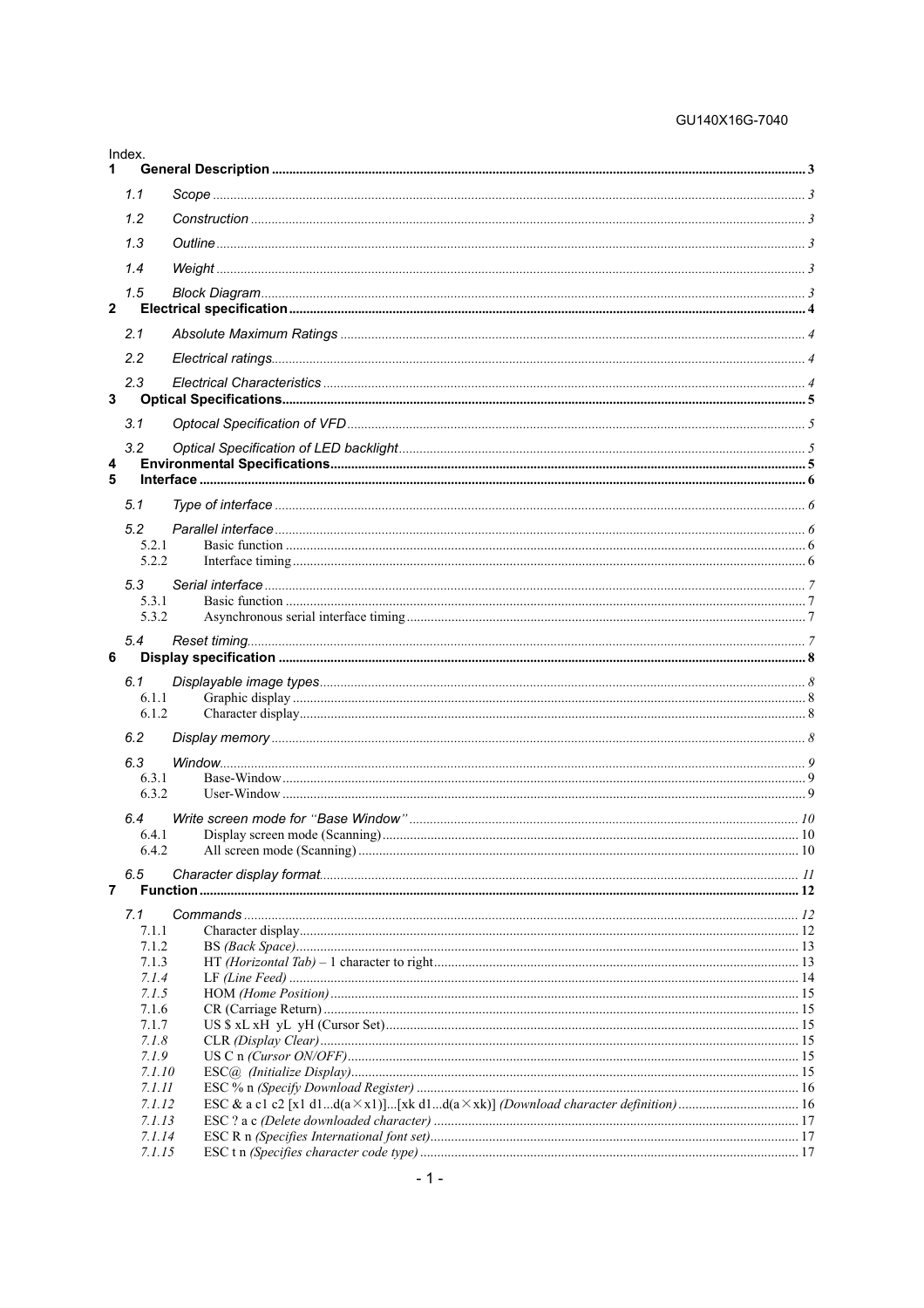#### GU140X16G-7040

| 7.1.16 |  |
|--------|--|
| 7.1.17 |  |
| 7.1.18 |  |
| 7.1.19 |  |
| 7.1.20 |  |
| 7.1.21 |  |
| 7.1.22 |  |
| 7.1.23 |  |
| 7.1.24 |  |
| 7.1.25 |  |
| 7.1.26 |  |
| 7.1.27 |  |
| 7.1.28 |  |
| 7.1.29 |  |
| 7.1.30 |  |
| 7.1.31 |  |
| 7.1.32 |  |
| 7.1.33 |  |
| 7.1.34 |  |
| 7.1.35 |  |
| 7.1.36 |  |
| 7.1.37 |  |
| 7.2    |  |
| 7.2.1  |  |
| 7.2.2  |  |
| 7.3    |  |
| 8      |  |
|        |  |
| 8.1    |  |
| 8.1.1  |  |
| 8.1.2  |  |
| 9      |  |
| 9.1    |  |
| 9.2    |  |
| 9.2.1  |  |
| 10     |  |
| 11     |  |
|        |  |
|        |  |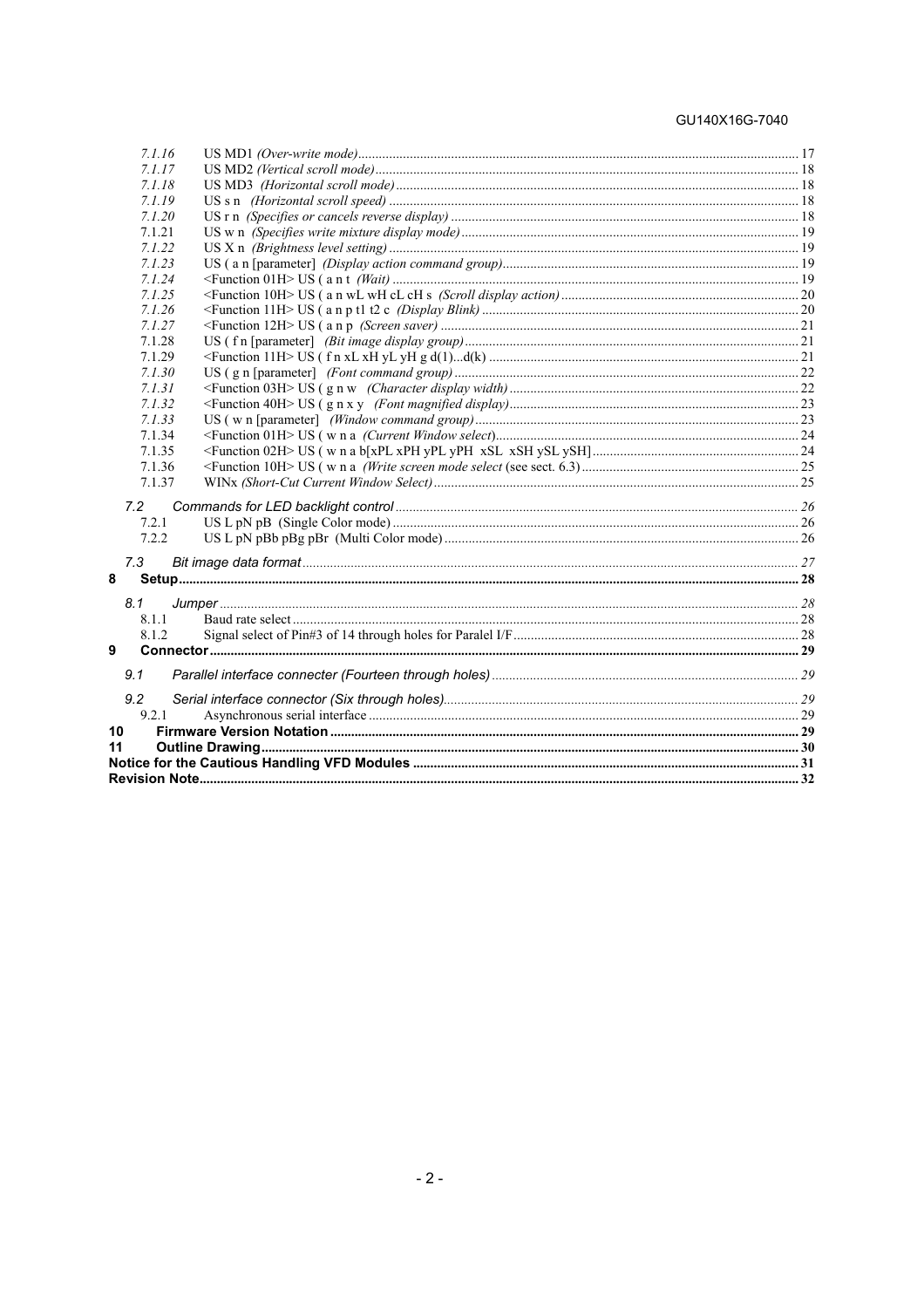#### **1 General Description**

#### **1.1 Scope**

This specification covers the operation and operating requirements of the vacuum fluorescent graphic display module GU140X16G-7040.

#### **1.2 Construction**

The module consists of a 140 x 16dot graphic BD-VFD, refresh RAM, character generator, DC/DC converter, display controller, all necessary control logic and LED backlight. The module can simultaneously display graphic patterns and/or characters on the screen.

#### **1.3 Outline**

| Power supply:                        | $+5$ V <sub>DC</sub> only                                          |
|--------------------------------------|--------------------------------------------------------------------|
| Interface:                           | Parallel interface (CMOS)                                          |
|                                      | Serial interface (Asynchronous, Possible to input by RS-232 level) |
| Function:                            | Character display, 5x7, Attribution                                |
|                                      | (5x7Character font, refer to spec. of DS-898-0002-xx)              |
|                                      | Graphic display                                                    |
|                                      | Control command                                                    |
|                                      | Character download function                                        |
|                                      | Screen saver function                                              |
|                                      | LED backlight control                                              |
| Applied reliability spec: TT-99-3102 |                                                                    |
| Applied production spec: TT-98-3413  |                                                                    |

#### **1.4 Weight**

About 45 g

#### **1.5 Block Diagram**

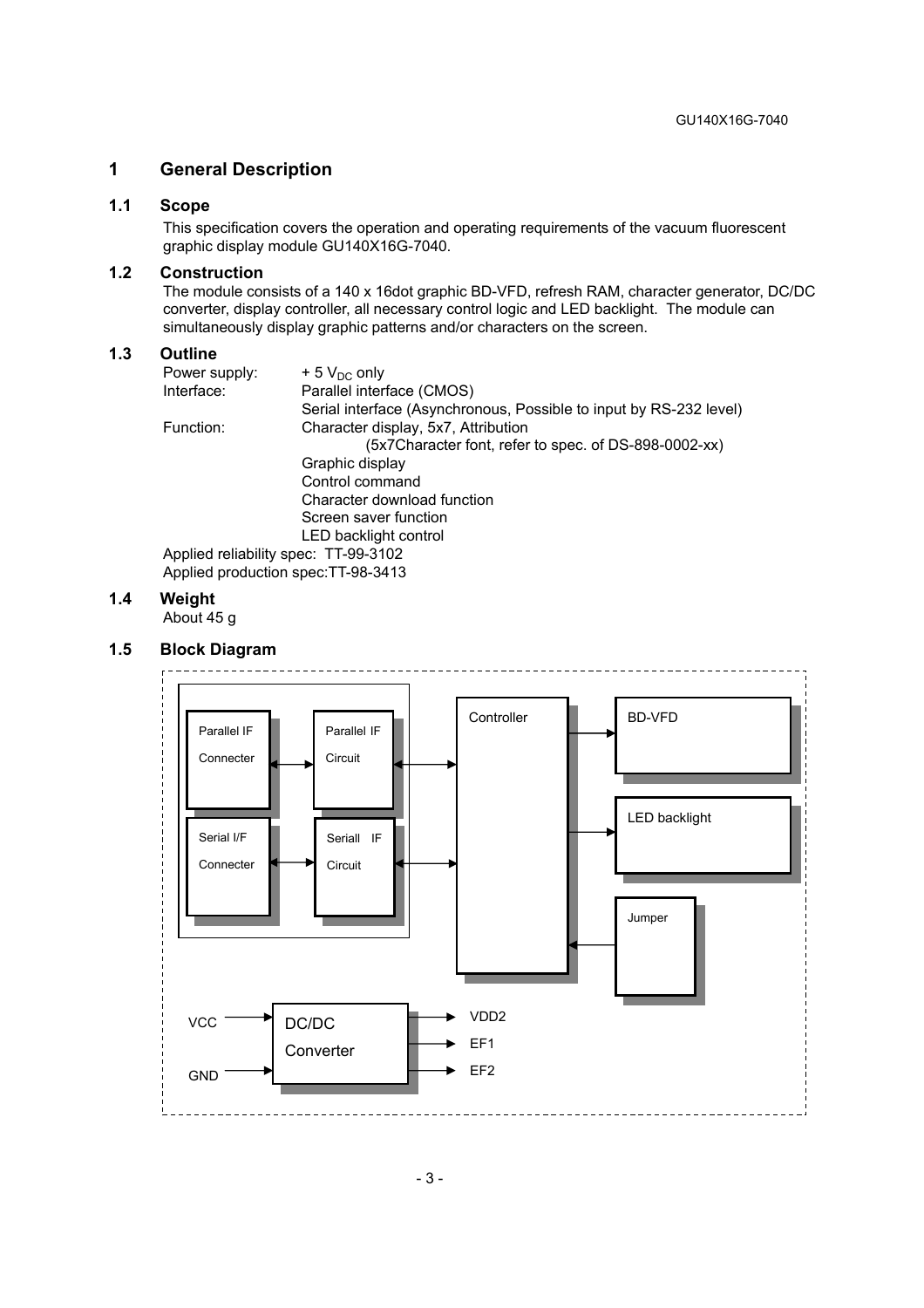# **2 Electrical specification**

#### **2.1 Absolute Maximum Ratings**

| Parameter                                      | Symbol     | Min.    | Typ.                     | Max.      | Unit |
|------------------------------------------------|------------|---------|--------------------------|-----------|------|
| Power Supply Voltage                           | VCC        | $-0.3$  | -                        | $+6.0$    | VDC  |
| Logic Supply Voltage<br>D0-D7, /WR,/RD, /RESET | <b>VIN</b> | $-0.3$  | $\overline{\phantom{0}}$ | $Vcc+0.3$ | VDC  |
| Logic Supply Voltage<br>SIN                    | <b>VIN</b> | $-20.0$ | $\overline{\phantom{0}}$ | $+20.0$   | VDC  |

# **2.2 Electrical ratings**

| Parameter            | Symbol | Min. | <sup>т</sup> ур. | Max. | Unit |
|----------------------|--------|------|------------------|------|------|
| Power Supply Voltage | vcc    | 4.75 | 5.0              | 5.25 | vdc  |

All driving voltage for the VFD is converted from the DC/DC converter on board.

# **2.3 Electrical Characteristics**

Measuring Conditions: Ambient temperature = 25degrees C, VCC =5.0VDC

| Parameter                                             |                                      | Symbol           | Min.             | Typ.      | Max.                     | Unit        | Condition        | <b>Note</b>  |                          |
|-------------------------------------------------------|--------------------------------------|------------------|------------------|-----------|--------------------------|-------------|------------------|--------------|--------------------------|
| "L" Level Logic                                       | D0-D7,/WR,/RD                        |                  | III <sub>1</sub> |           | $\blacksquare$           | $-0.15$     | mA               | $VIN = 0V$   |                          |
| Input Current                                         | /RESET                               |                  | III <sub>2</sub> |           | $\blacksquare$           | $-0.6$      | mA               | $VIN = 0V$   |                          |
| "H" level Logic Input Current<br>D0-D7,/WR,/RD,/RESET |                                      |                  | <b>IIH</b>       |           | $\overline{\phantom{a}}$ | 1.0         | <b>uADC</b>      | $VIN = 5V$   |                          |
| Logic Input Voltage                                   |                                      | "H"              | <b>VIH</b>       | $0.8$ VCC | $\overline{a}$           | <b>VCC</b>  | ÷,               |              |                          |
| D0-D7,/WR,/RD, /RESET                                 |                                      | "I"              | VIL              | 0         | ä,                       | 0.2VCC      | <b>VDC</b>       |              |                          |
| Logic Output Voltage                                  |                                      | "H"              | <b>VOH</b>       | 3.8       |                          | <b>VCC</b>  | <b>VDC</b>       | $IOH=.1.5mA$ |                          |
| D7(Busy flag), PBUSY                                  |                                      | Պ "              | <b>VOL</b>       | $\Omega$  | ÷.                       | 0.6         | <b>VDC</b>       | $IOL=1.6mA$  |                          |
|                                                       | Logic input resistance<br><b>SIN</b> |                  | <b>RIN</b>       | 3         |                          | -           | <b>KOhm</b>      |              |                          |
|                                                       | Logic Input Voltage                  |                  | <b>VIH</b>       | 3.0       | $\overline{\phantom{a}}$ | $+15$       | <b>VDC</b>       |              |                          |
| <b>SIN</b>                                            |                                      | יי ויי           | <b>VIL</b>       | $-15$     |                          | 0.5         | <b>VDC</b>       |              |                          |
| Logic Output Voltage                                  |                                      | "H"              | <b>VIH</b>       | 4.0       | $\overline{\phantom{a}}$ | <b>VCC</b>  | <b>VDC</b>       | RL=3KOhm     | ۰                        |
| <b>SBUSY</b>                                          |                                      | "ו "             | <b>VIL</b>       | $\Omega$  |                          | 0.5         | <b>VDC</b>       | RL=3KOhm     | $\overline{\phantom{0}}$ |
| Power Supply Current 1                                |                                      | ICC <sub>1</sub> |                  | 270       | 350                      | <b>mADC</b> |                  | (1)          |                          |
| Power Supply Current 2                                |                                      | ICC <sub>2</sub> |                  | 250       | 330                      | <b>mADC</b> |                  | (2)          |                          |
| Power Supply Current 3                                |                                      | ICC <sub>3</sub> |                  | 35        | 45                       | <b>mADC</b> |                  | (3)          |                          |
| Power Supply Current4                                 |                                      |                  | ICC4             |           | 300                      | 390         | m <sub>ADC</sub> |              | (4)                      |
|                                                       | Power Consumption                    |                  |                  |           | 1.5                      | 1.95        | W                |              | (4)                      |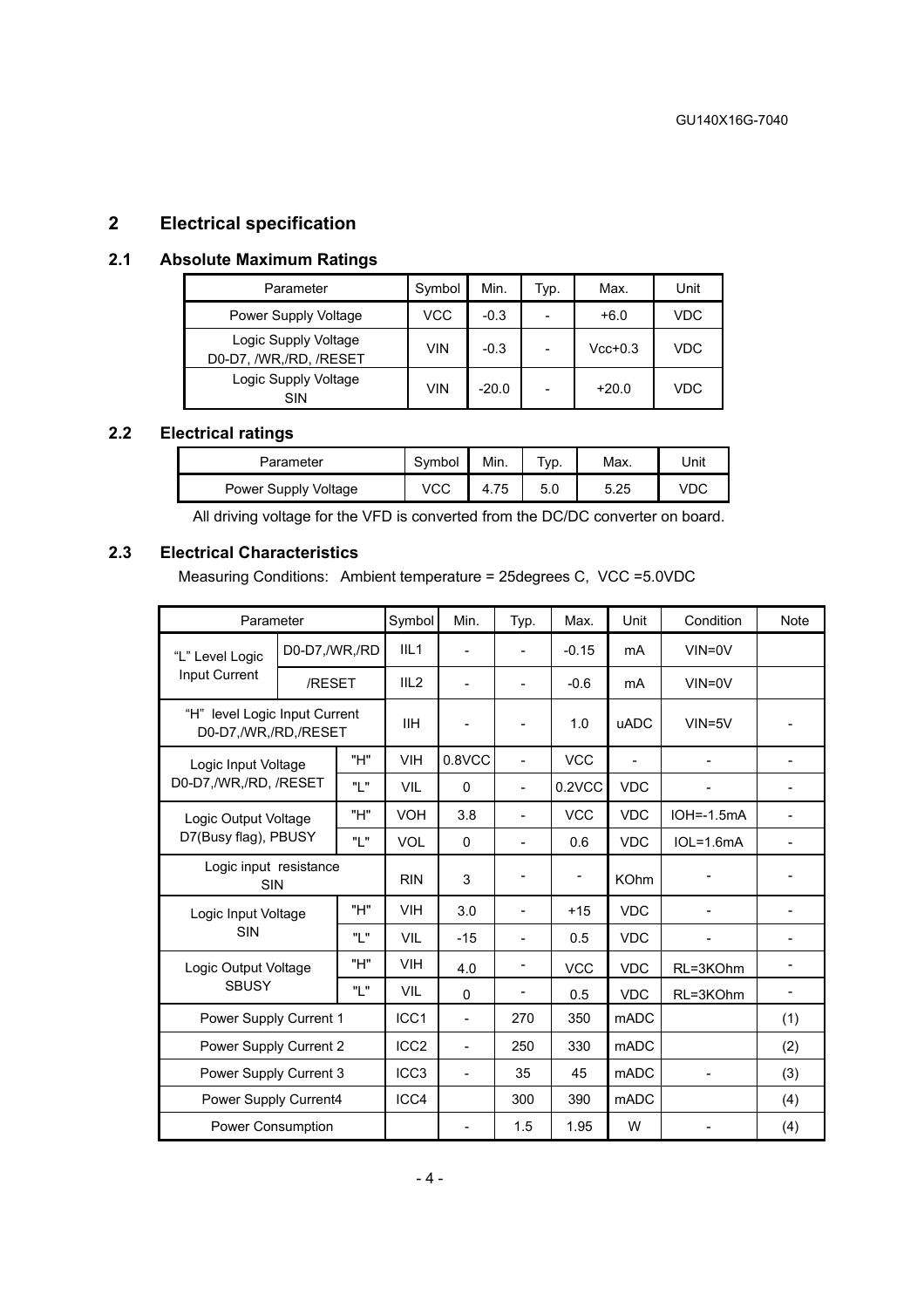#### Note

"SBUSY" is open collector terminal. (Pull down by 10Kohm)

(1),(2) ICC1 shows the current at all dots in the screen are lighted and ICC2 at all dots off. At power on rush, more than 2times current of above table should be expected. Provide the quick rise type power supply (<100msec.).

(3)Icc3 shows the current at Power OFF Mode (Power save mode).

(4)Icc4 shows the current at all dots in the screen are lighted and LEDs backlight is ON.



#### **3 Optical Specifications**

#### **3.1 Optocal Specification of VFD**

| $2,240$ $(140 \times 16)$                             |
|-------------------------------------------------------|
| 69.85mm x 11.45mm(X x Y)                              |
| 0.35mm x 0.575mm( $X$ x Y)                            |
| 0.50mm x 0.725mm $(X \times Y)$                       |
| 350cd/m <sup>2</sup> Min. (700cd/m <sup>2</sup> Typ.) |
| Green (Blue Green)                                    |
|                                                       |

#### **3.2 Optical Specification of LED backlight**

| LED color: | Blue, Green, Red                                                     |
|------------|----------------------------------------------------------------------|
| Luminance: | LED backlighting is visible when ambient light is less than 500 lux, |
|            | provided there is no reflection on the VFD glass.                    |

#### **4 Environmental Specifications**

| Operating temperature1:<br>*In case of LED is ON | 0 to $+40$ degrees C                                                       |
|--------------------------------------------------|----------------------------------------------------------------------------|
| Operating temperature2:                          | $-20$ to $+70$ degrees C                                                   |
| *In case of LED is OFF                           |                                                                            |
| Storage temperature:                             | $-40$ to $+85$ degrees C                                                   |
| Operating humidity:                              | 20 to 80 % R.H(Non Condensing)                                             |
| Storage humidity:                                | 20 to 80 % R.H(Non Condensing)                                             |
| Vibration:                                       | 10-55-10Hz, all amplitude 1mm, 30Min., X-Y-Z (Non operating)               |
| Shock:                                           | 392m/s <sup>2</sup> (40G) 9mS X-Y-Z, 3times each direction (Non operating) |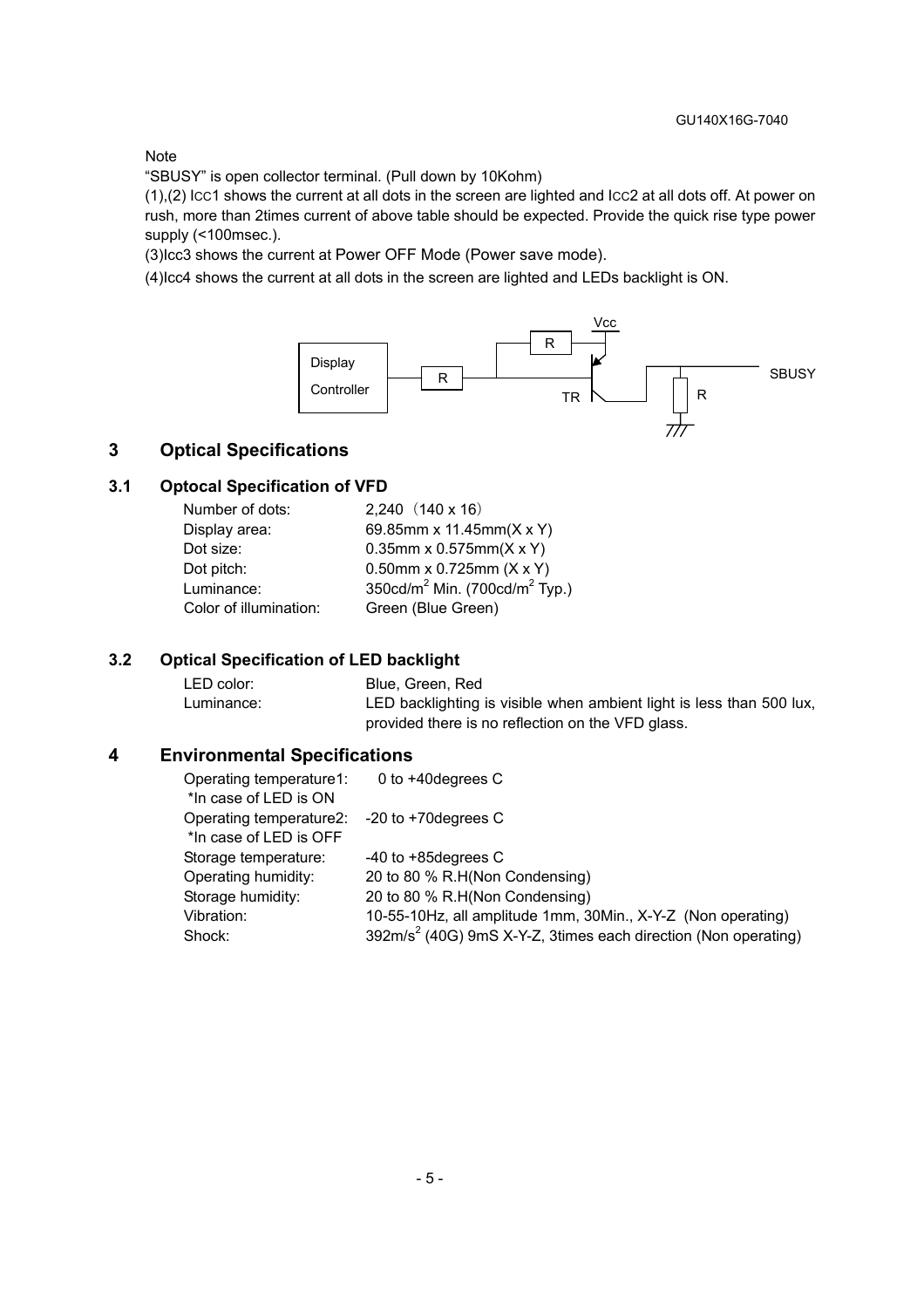### **5 Interface**

#### **5.1 Type of interface**

The following interfaces are available on this module; Parallel interface (CMOS) Serial interface (Asynchronous, Possible to input by RS-232 level)

#### **5.2 Parallel interface**

#### **5.2.1 Basic function**

The module sets the PBUSY line upon receipt of data, and clears the line when ready to receive more data. PBUSY is readable by Status read of D7 bit or PBUSY signal directly.

RS terminal is reserved for swiching of data and command. This is not available on this module. Please do not use this terminal.

| Operation   | /WR | /RD | /RS | $D0-D7$           |
|-------------|-----|-----|-----|-------------------|
| Data write  |     |     |     | D0-D7:Data write  |
| Status read |     |     |     | D0-D6: Indefinite |
|             |     |     |     | D7: PBUSY Flag    |
|             |     |     |     | 1:BUSY, 0:READY   |

#### **5.2.2 Interface timing**

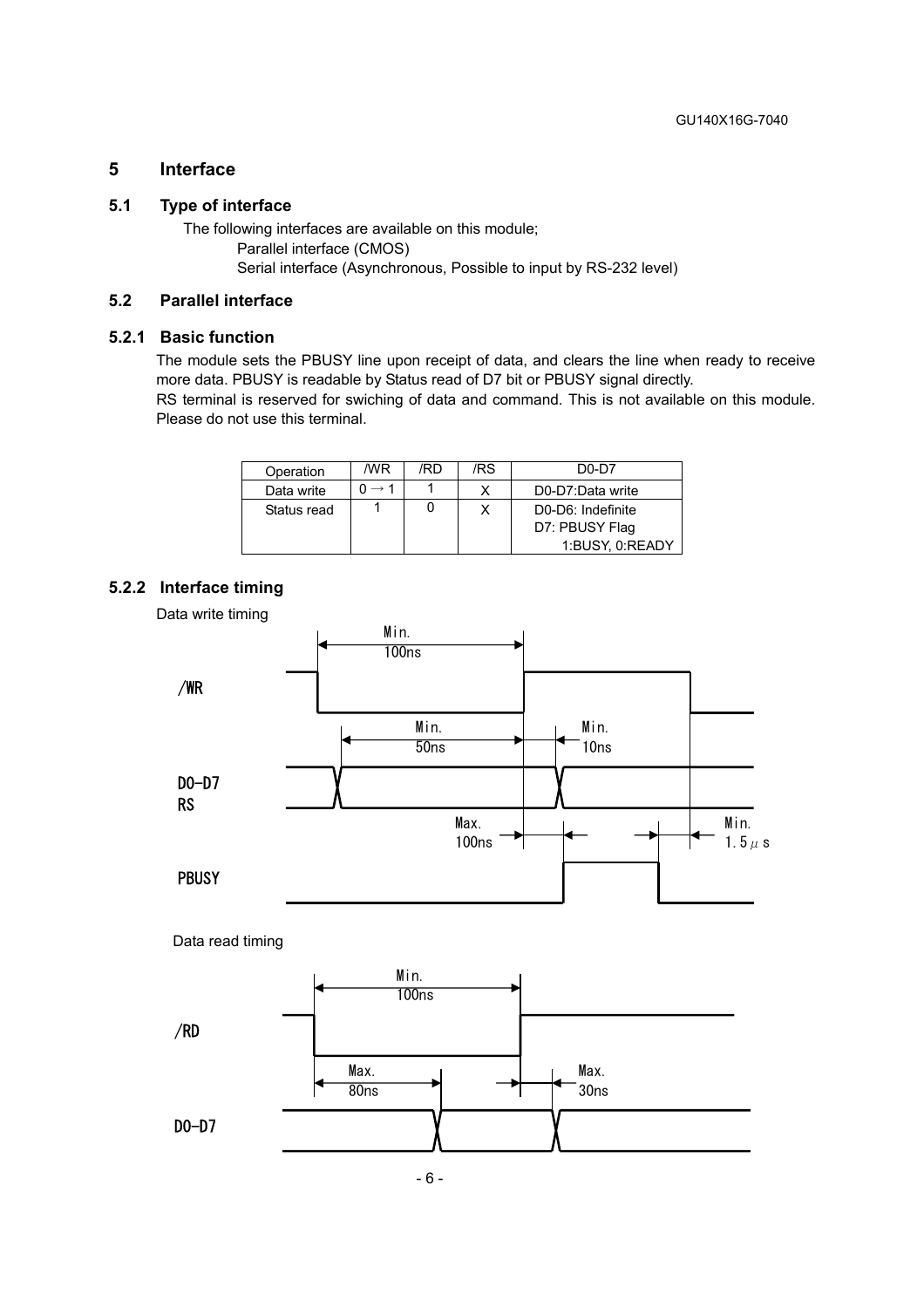#### **5.3 Serial interface**

#### **5.3.1 Basic function**

There is an Asynchronous serial interface, and RS-232 level input is possible. The module sets the SBUSY line upon receipt of data, and clears the line when ready to receive more data.

#### **5.3.2 Asynchronous serial interface timing**



| <b>Baud rate</b> | $9,600 \sim 115,200$ bps (Selectable by Jumper) |
|------------------|-------------------------------------------------|
| <b>Parity</b>    | None parity                                     |
| Format           | Start $(1bit) + Data (8bit) + Stop (1bit)$      |
| Handshake        | <b>SBUSY</b>                                    |
|                  |                                                 |

Receiving Buffer Capacity: 12 byte

SBUSY change timing:

| SBUSY<br>I(BUSY) |                              | $0$ (READY)                     |
|------------------|------------------------------|---------------------------------|
| Condition        | When there is data in buffer | When there is no data in buffer |

Data can be stored into receiving buffer. However, it recommends not sending the data when SBUSY=1.

#### **5.4 Reset timing**

Reset pulse (active low) should be longer than 1mS.

The module sets the SBUSY/PBUSY line upon receipt of Reset signal and clears the line when ready to receive the data.

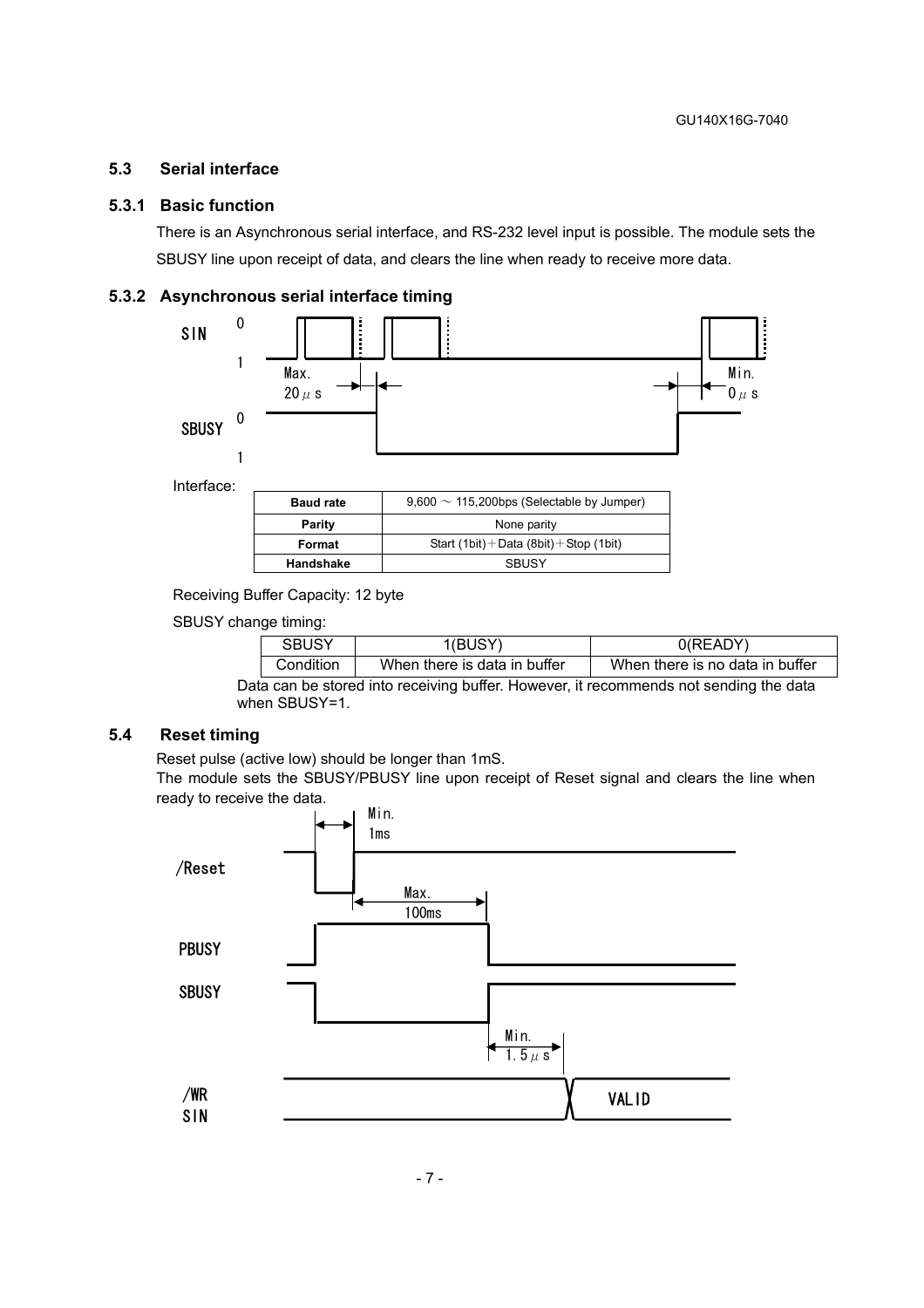#### **6 Display specification**

#### **6.1 Displayable image types**

#### **6.1.1 Graphic display**

Number of dot: 140 x 16 dots

#### **6.1.2 Character display**

| Character mode:          | $5 \times 7$ dot                                                   |
|--------------------------|--------------------------------------------------------------------|
| Character font type:     | 5 x 7 dot - Characters, ANK, international font                    |
| Character display width: | Fixed character format 1 & 2, Proportional character format 1 & 2. |
| Attribution:             | Character magnify, Reverse                                         |

#### **6.2 Display memory**

Size: 512x 16 dots - separated as: Display area (140x16dots) Hidden area (372x16dots).

Hidden area also can be displayed by using "Display action command group" Refer to "Display action command group", Page 19.

By using "User Window" function, All display area can be separated, and each window separated can be controlled independently.

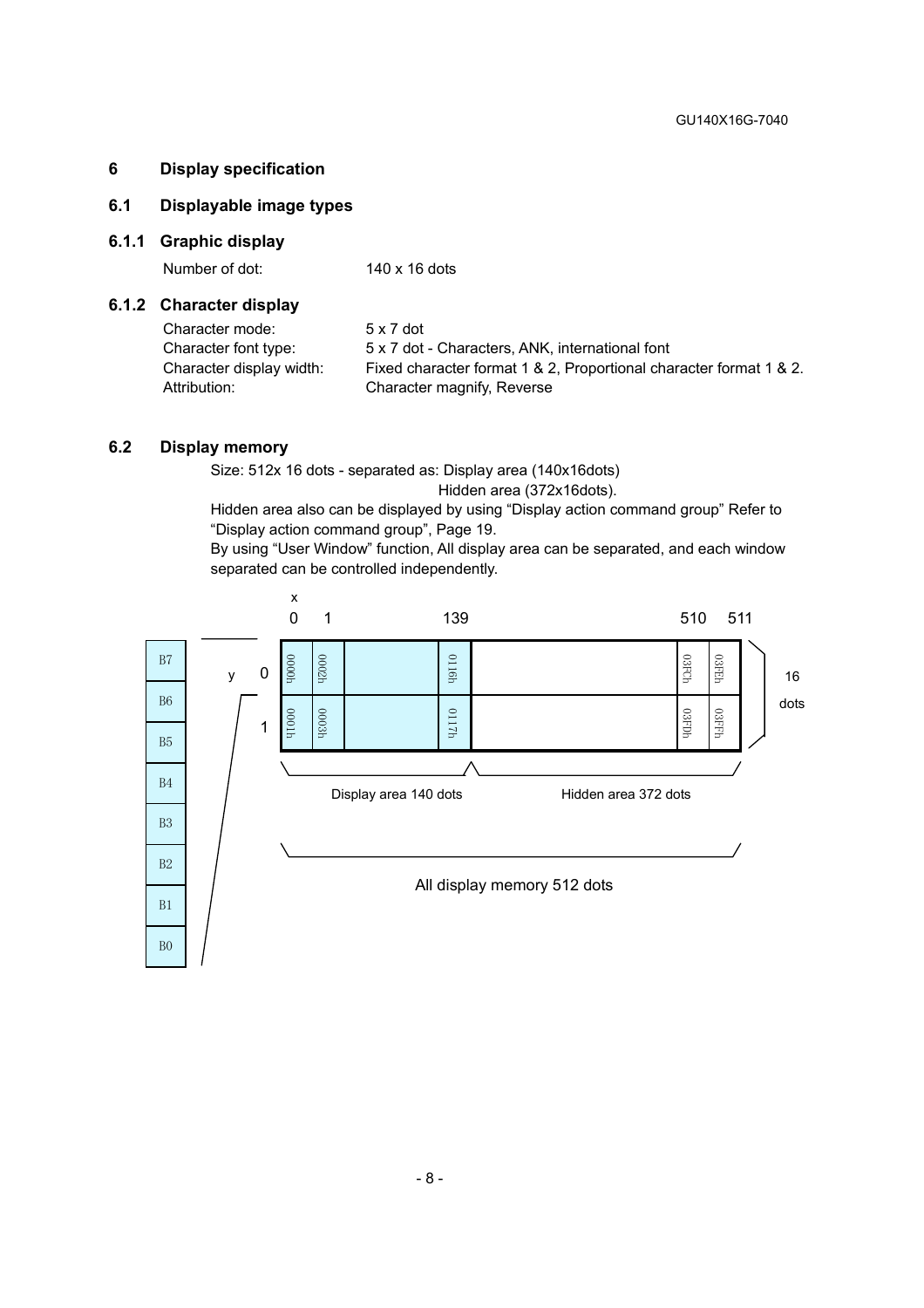#### **6.3 Window**

Window function divides display screen as "Window" ,and each divided "Window" can be controlled and displayed independently. Refer to "Window command group", Page 23.

There is no independed display memories for each "Window".

There are 2 types of "Window", Base-Window and User-Window .

#### **6.3.1 Base-Window**

This has the whole display screen and if User-Window is not defined, all display operation is processed under this Base-Window.

When some User-Window is defined, the display operation to the out of display screen of User-Window should be processed under Base-Window.

When Base-Window is selected even if some User-Window is defined, all of display operation is processed under Base-Window. Therefore, the current display pattern of User-Window is overwritten.



#### **6.3.2 User-Window**

User-Window is defined by command, and display operation can be processed on User-Window selected by "Current Window select" command. User-Window can be defined up to 4 windows.

| User-Window | User-Window 2 | User-Window<br>$\overline{4}$ |
|-------------|---------------|-------------------------------|
| Base-Window | User-Window 3 |                               |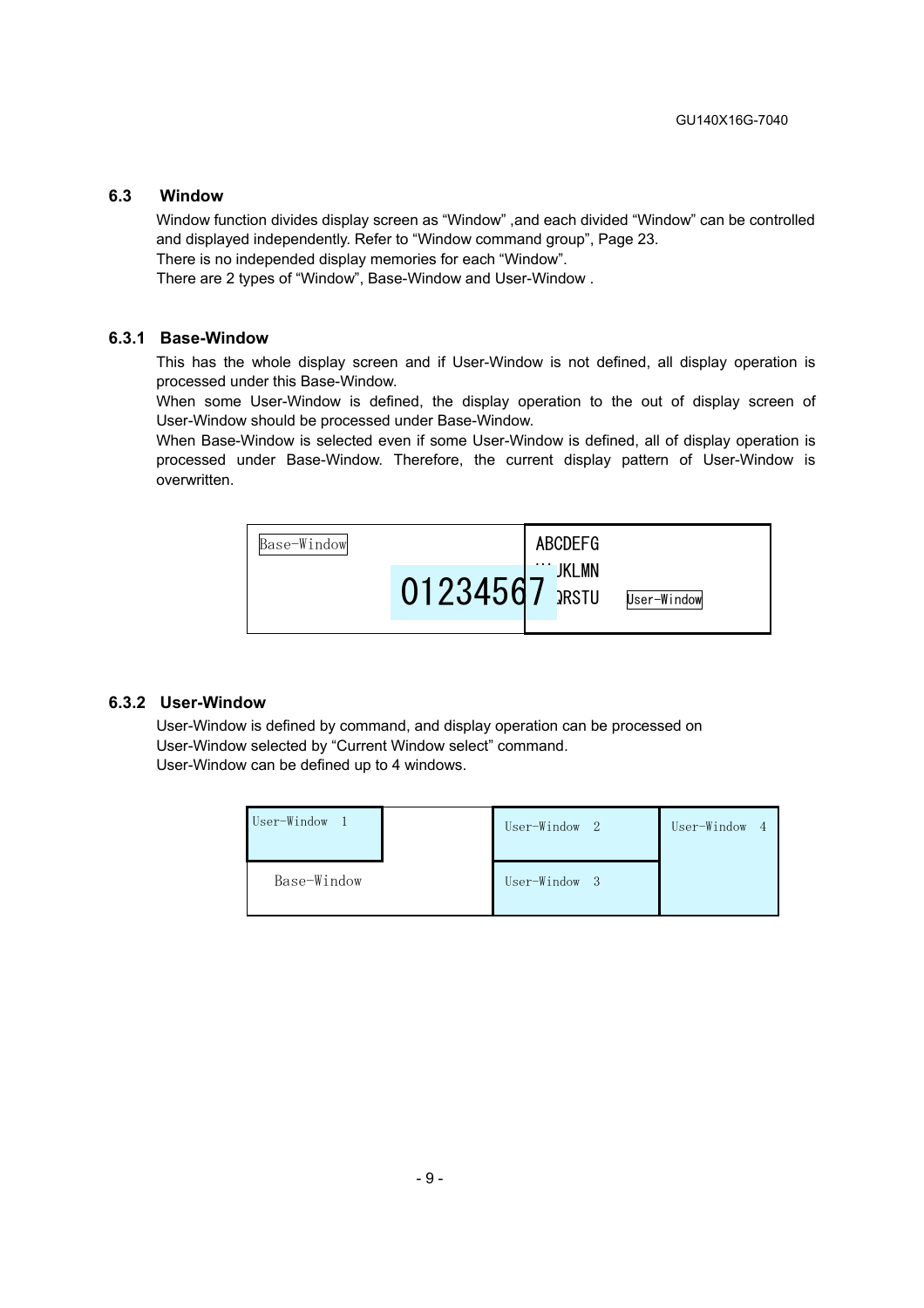# **6.4 Write screen mode for "Base Window"**

#### **This effects only for Base Window.**

There are two types of Write screen mode, Display screen mode and All screen mode which can be changed by command. (Refer to Window command group , "Write screen mode select",Page 25)

#### **6.4.1 Display screen mode** (Scanning)

When the cursor is located on the Display area, all of operation will be done within Display area, and when cursor is located on the Hidden area, it will be done within Hidden area.



#### **6.4.2 All screen mode** (Scanning)

All of operation will be done on all of area.



- 10 -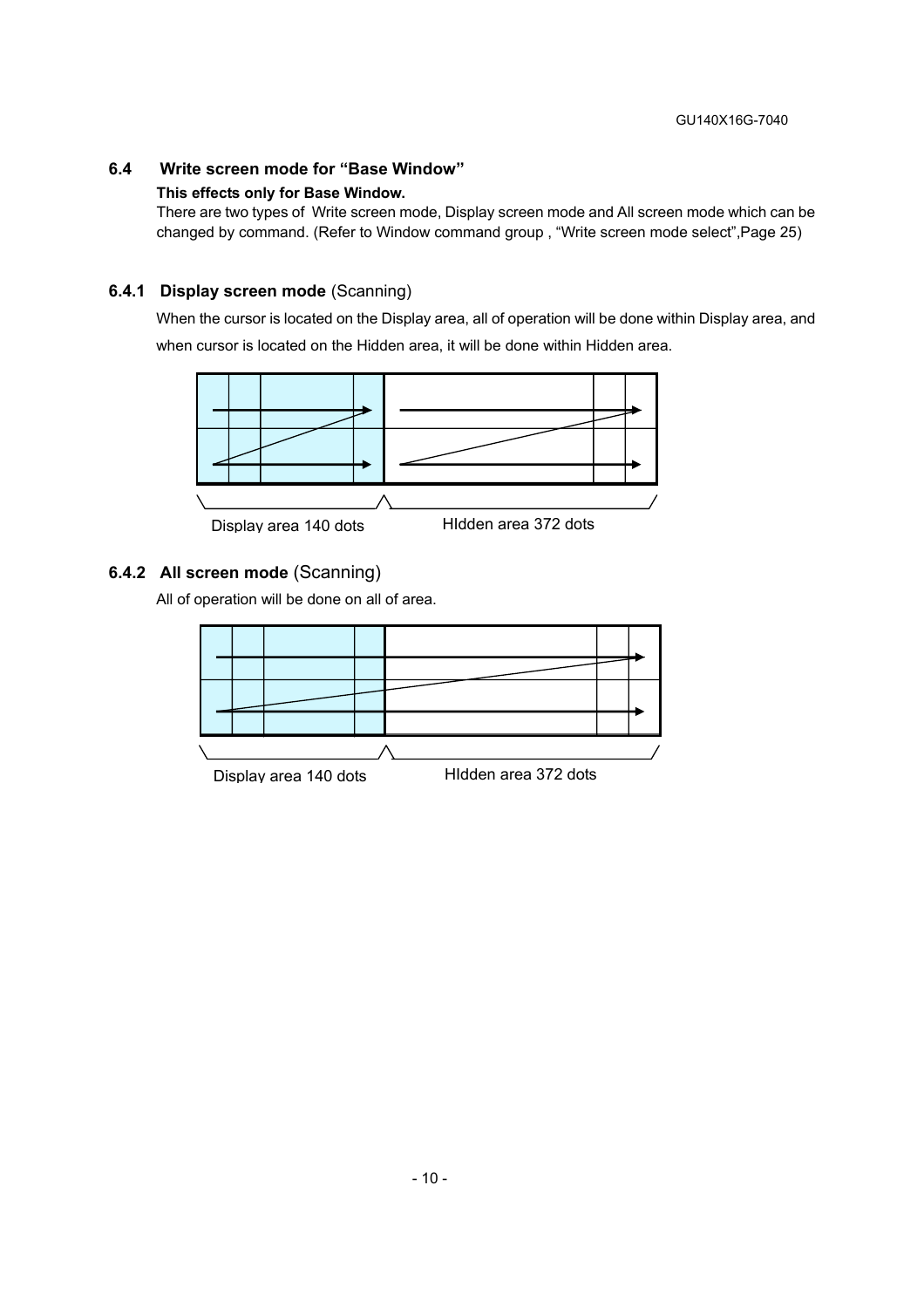### **6.5 Character display format**

Character display format is following selectable by "Character display width" command.

| Type of<br>character  | Display<br>position   | Format              | Fixed<br>character<br>width 1 | Fixed<br>character<br>width 2 | Proportional<br>character<br>width 1 | Proportional<br>character<br>width 2 |
|-----------------------|-----------------------|---------------------|-------------------------------|-------------------------------|--------------------------------------|--------------------------------------|
| Standard<br>character | $Y=0$<br>(Top line)   | Character<br>format | 5x7                           | 5x7                           | $n \times 7$                         | $n \times 7$                         |
| and                   |                       | Upper space         | 0                             | 0                             | 0                                    | 0                                    |
| Download              |                       | Lower space         |                               |                               |                                      |                                      |
| character             |                       | Left space          | 0                             |                               | $\Omega$                             |                                      |
| 5x7dot                |                       | Right space         |                               |                               | 1                                    |                                      |
|                       | $Y=1$<br>(Bttom line) | Character<br>format | 5x7                           | 5x7                           | $n \times 7$                         | $n \times 7$                         |
|                       |                       | Upper space         | 1                             | 1                             | 1                                    |                                      |
|                       |                       | Lower space         | 0                             | 0                             | 0                                    | ი                                    |
|                       |                       | Left space          | $\mathbf{0}$                  |                               | 0                                    |                                      |
|                       |                       | Right space         |                               |                               |                                      |                                      |
| Download<br>character | $Y=0$<br>(Top line)   | Character<br>format | $6 \times 8$ *                | $7 \times 8$                  | $6 \times 8$ *                       | $7 \times 8$                         |
| 7x8                   | $Y=1$                 | Upper space         | $\mathbf{0}$                  | $\mathbf{0}$                  | 0                                    | $\Omega$                             |
|                       | (Bottom line)         | Lower space         | $\mathbf{0}$                  | 0                             | $\Omega$                             | 0                                    |
|                       |                       | Left space          | 0                             | $\mathbf{0}$                  | 0                                    | 0                                    |
|                       |                       | Right space         | 0                             | 0                             | 0                                    | 0                                    |

\* The most left part of 6x8 dot within 7x8 dot is displayed.

Note: In case of proportional character width is specified, the blank character (20H) will be operated as same as 2 dot width character.



Proportional character width 1 Proportional character width 2



Fixed character width 1 Fixed character width 2



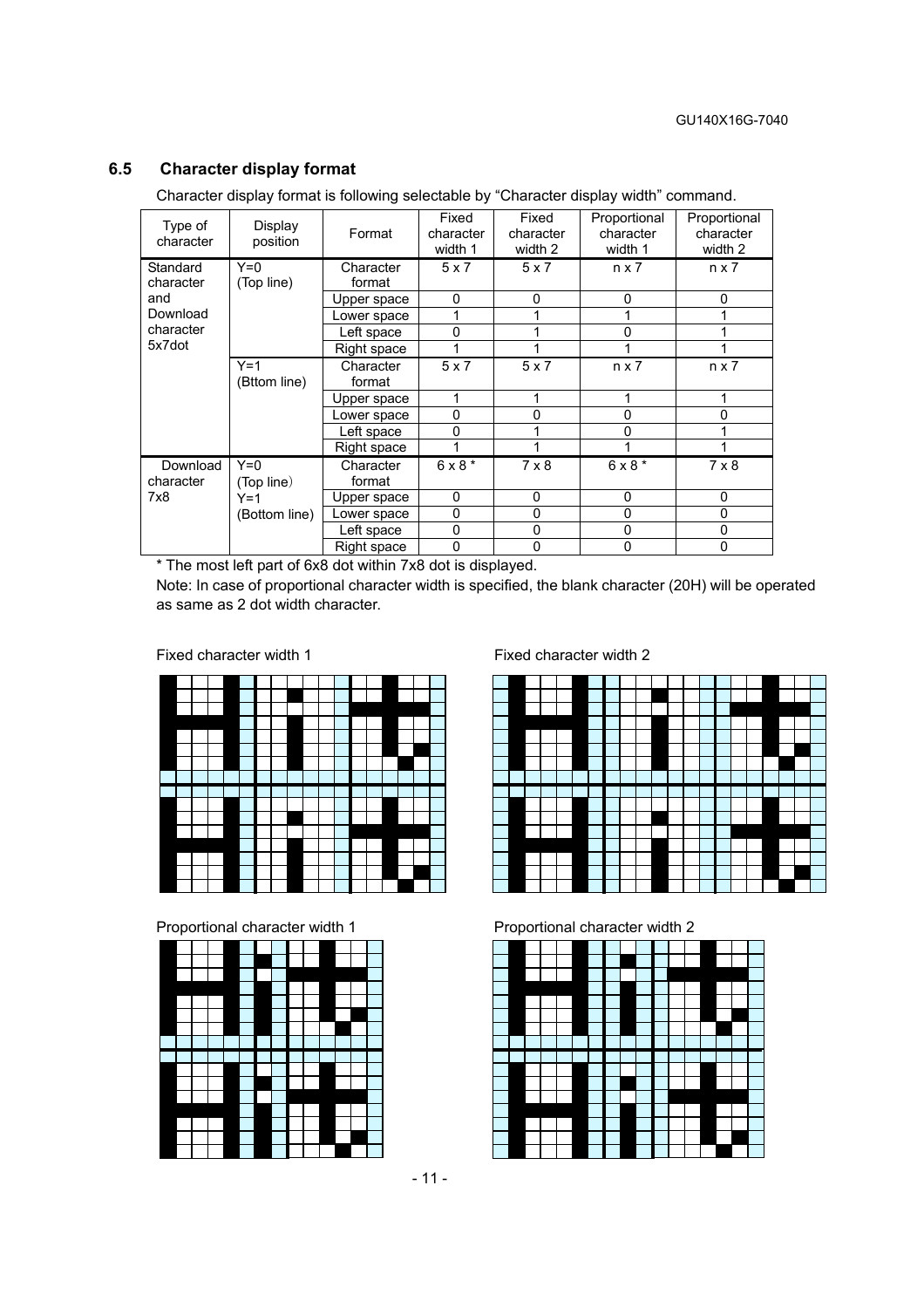### **7 Function**

#### **7.1 Commands**

The details of each command as follows;

Note: The size of character (X x Y dot) desclibed in this section is depending on the command of "Character display width" or "Font magnified display".

Number of X dot and Y dot for 1 character width for each commands except "Character display" under the condition of each character display width are as follows;

| Character type  | Fixed character | Fixed character | Proportional      | Proportional      |
|-----------------|-----------------|-----------------|-------------------|-------------------|
|                 | width 1         | width 2         | character width 1 | character width 2 |
| Nunber of X dot | $5 + 1$         | $5 + 2$         | $5 + 1$           | $5 + 2$           |
| Nunber of Y dot | 7 + 1           | 7 + 1           | 7 + 1             | $7 + 1$           |

#### **7.1.1 Character display**

#### **Code: 20H – FFH**

Name: Character display

Function: Display the character on cursor position.

This command effects on the current window selected by "Current window select".

When MD1 mode is selected.

| <b>Cursor position</b>                              |                                                     |                     |
|-----------------------------------------------------|-----------------------------------------------------|---------------------|
| X direction                                         | <b>Y</b> direction                                  | <b>Operation</b>    |
| The space for 1 character size<br>is in right side. |                                                     | Display $>>$ HT     |
| Right end                                           | The space for one line is in<br>the lower side.     | HT >> Display >> HT |
|                                                     | The space for one line is<br>NOT in the lower side. | HT >> Display >> HT |

When MD2 mode is selected.

| <b>Cursor position</b>                              |                                                     |                     |
|-----------------------------------------------------|-----------------------------------------------------|---------------------|
| X direction                                         | <b>Y</b> direction                                  | <b>Operation</b>    |
| The space for 1 character size is in<br>right side. |                                                     | Display $\gt$ HT    |
| Right end                                           | The space for one line is in the<br>lower side.     | HT >> Display >> HT |
|                                                     | The space for one line is NOT<br>in the lower side. | HT >> Display >> HT |

When MD3 mode is selected.

| <b>Cursor position</b>                              | <b>Operation</b>   |                           |
|-----------------------------------------------------|--------------------|---------------------------|
| X direction                                         | <b>Y</b> direction |                           |
| The space for 1 character size<br>is in right side. | -                  | Display >> HT             |
| Right end                                           | -                  | $HT \gg$ Display $\gg$ HT |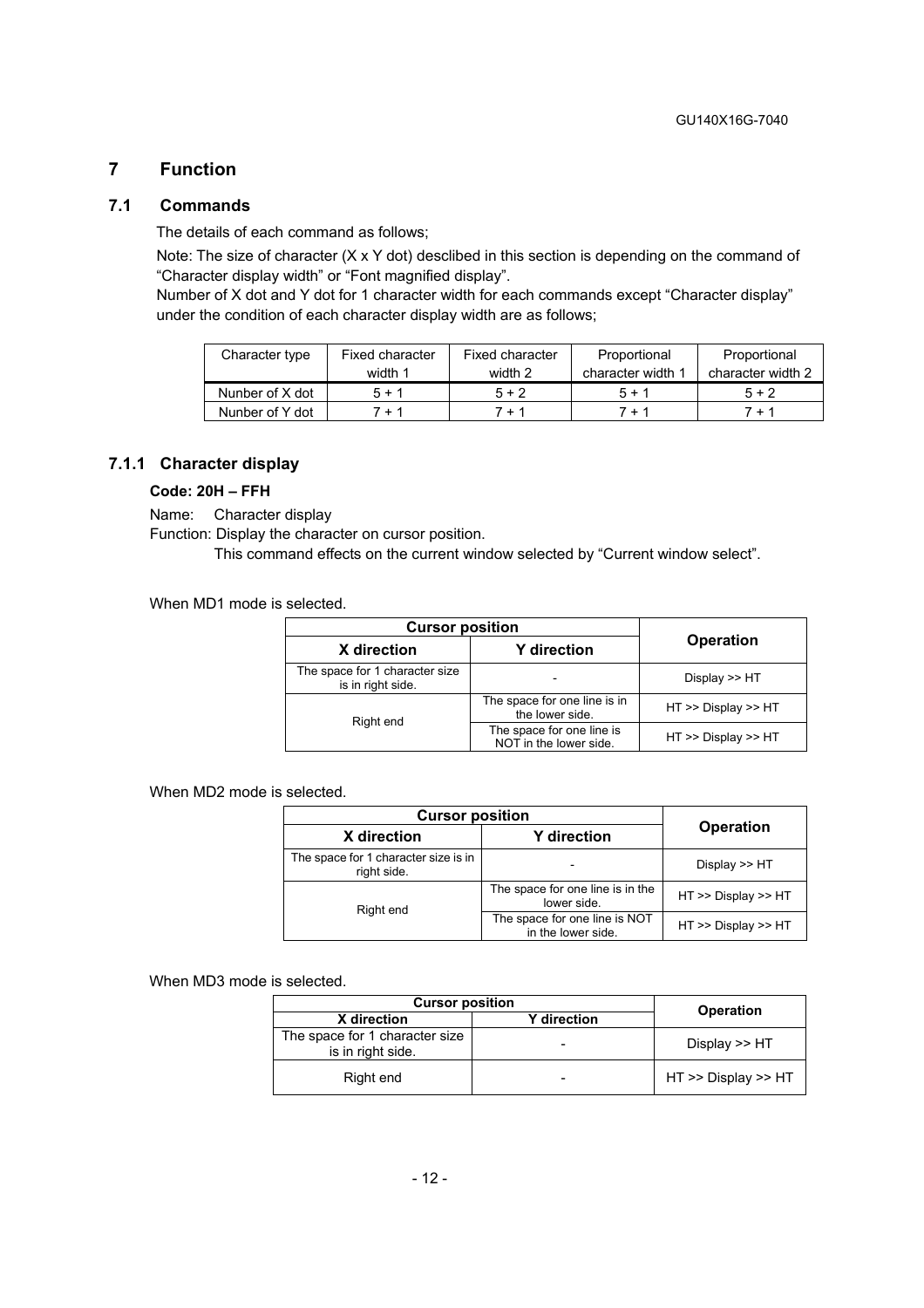#### **7.1.2 BS** *(Back Space)*

#### **Code: 08H**

Function: The cursor moves to left by one character. This command effects on the current window selected by "Current window select".

#### When MD1 and 2 modes is selected.

| <b>Cursor position</b>                             |                                                     |                                                         |
|----------------------------------------------------|-----------------------------------------------------|---------------------------------------------------------|
| X direction                                        | <b>Y</b> direction                                  | Operation                                               |
| The space for 1 character size is in<br>left side. |                                                     | The cursor moves to left by one<br>character.           |
| Left end                                           | The space for one line is in the<br>lower side.     | The cursor moves to the right end<br>of one upper line. |
|                                                    | The space for one line is NOT<br>in the lower side. | The cursor does not move.                               |

When MD3 mode is selected.

| <b>Cursor position</b>                             |                    |                                               |  |
|----------------------------------------------------|--------------------|-----------------------------------------------|--|
| X direction                                        | <b>Y</b> direction | <b>Operation</b>                              |  |
| The space for 1 character size is in<br>left side. |                    | The cursor moves to left by one<br>character. |  |
| Left end                                           |                    | The cursor does not move.                     |  |

#### **7.1.3 HT** *(Horizontal Tab)* **– 1 character to right**

#### **Code: 09H**

Function: The cursor moves to right by one character. This command effects on the current window selected by "Current window select". The detail of operation is:

#### When MD1 mode is selected.

| <b>Cursor position</b>                              | <b>Operation</b>                                    |                                                        |
|-----------------------------------------------------|-----------------------------------------------------|--------------------------------------------------------|
| X direction                                         | <b>Y</b> direction                                  |                                                        |
| The space for 1 character size is in<br>right side. |                                                     | The cursor moves to right by one<br>character.         |
| Right end                                           | The space for one line is in the<br>lower side.     | The cursor moves to the left end of<br>one lower line. |
|                                                     | The space for one line is NOT<br>in the lower side. | The cursor moves to the left end of<br>top line.       |

#### When MD2 mode is selected.

| <b>Cursor position</b>                              |                                                     |                                                                                                                                                         |
|-----------------------------------------------------|-----------------------------------------------------|---------------------------------------------------------------------------------------------------------------------------------------------------------|
| X direction                                         | <b>Y</b> direction                                  | <b>Operation</b>                                                                                                                                        |
| The space for 1 character<br>size is in right side. |                                                     | The cursor moves to right by one character.                                                                                                             |
|                                                     | The space for one line is in the<br>lower side.     | The cursor moves to the left end of one lower line.                                                                                                     |
| Right end                                           | The space for one line is NOT<br>in the lower side. | All displayed pattern is scrolled up to one upper line,<br>displayed pattern of lowest line is cleared. And<br>cursor moves to left end of bottom line. |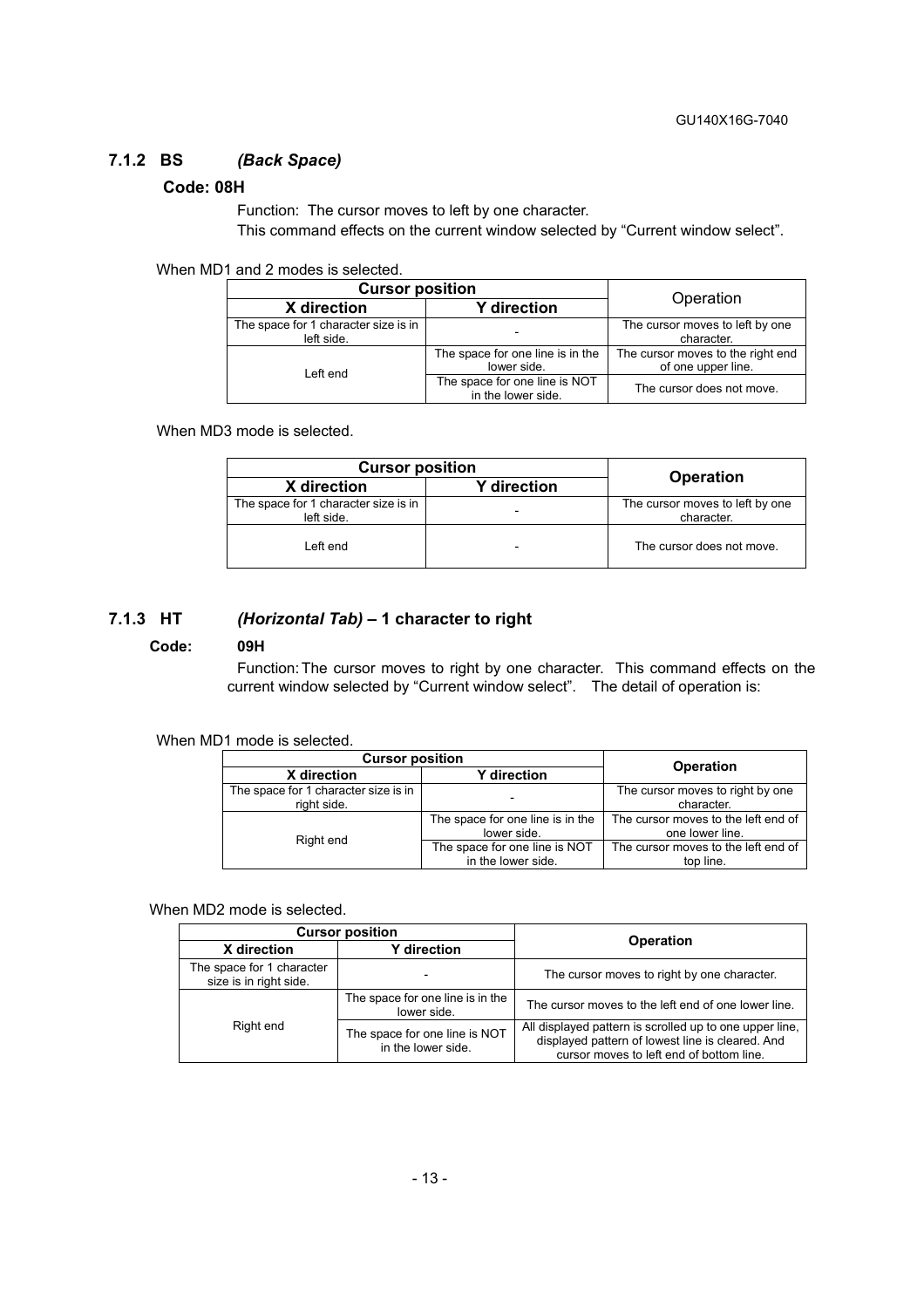#### GU140X16G-7040

#### When MD3 mode is selected.

| <b>Cursor position</b>                              |                    |                                                                                                                                                     |
|-----------------------------------------------------|--------------------|-----------------------------------------------------------------------------------------------------------------------------------------------------|
| X direction                                         | <b>Y</b> direction | <b>Operation</b>                                                                                                                                    |
| The space for 1 character size is in<br>right side. |                    | The cursor moves to right by one character.                                                                                                         |
| Right end                                           |                    | The displayed pattern on cursor line is scrolled to left by<br>one character, Right end character is cleared, and cursor<br>moves to the right end. |

# *7.1.4* **LF** *(Line Feed)*

#### **Code: 0AH**

Function: The cursor moves to one lower line. This command effects on the current window selected by "Current window select". The detail of operation is as follows;

When MD1 modes is selected.

| <b>Cursor position</b>            |                                                     | <b>Operation</b>                                            |
|-----------------------------------|-----------------------------------------------------|-------------------------------------------------------------|
| <b>Y</b> direction<br>X direction |                                                     |                                                             |
|                                   | The space for one line is in the lower<br>side.     | The cursor moves to the same position of one<br>lower line. |
| $\overline{\phantom{0}}$          | The space for one line is NOT in the<br>lower side. | The cursor moves to the left end of top line.               |

#### When MD2 mode is selected.

| <b>Cursor position</b>                                   |                                                 |                                                                                                                                          |
|----------------------------------------------------------|-------------------------------------------------|------------------------------------------------------------------------------------------------------------------------------------------|
| X direction                                              | <b>Y</b> direction                              | Operation                                                                                                                                |
|                                                          | The space for one line is in the<br>lower side. | The cursor moves to the same position of one lower<br>line.                                                                              |
| -<br>The space for one line is NOT in the<br>lower side. |                                                 | All of displayed pattern is scrolled to one upper line,<br>and displayed pattern of bottom line is cleared.<br>The cursor does not move. |

When MD3 mode is selected.

| <b>Cursor position</b> |                          |                           |
|------------------------|--------------------------|---------------------------|
| X direction            | <b>Y</b> direction       | <b>Operation</b>          |
| -                      | $\overline{\phantom{0}}$ | The cursor does not move. |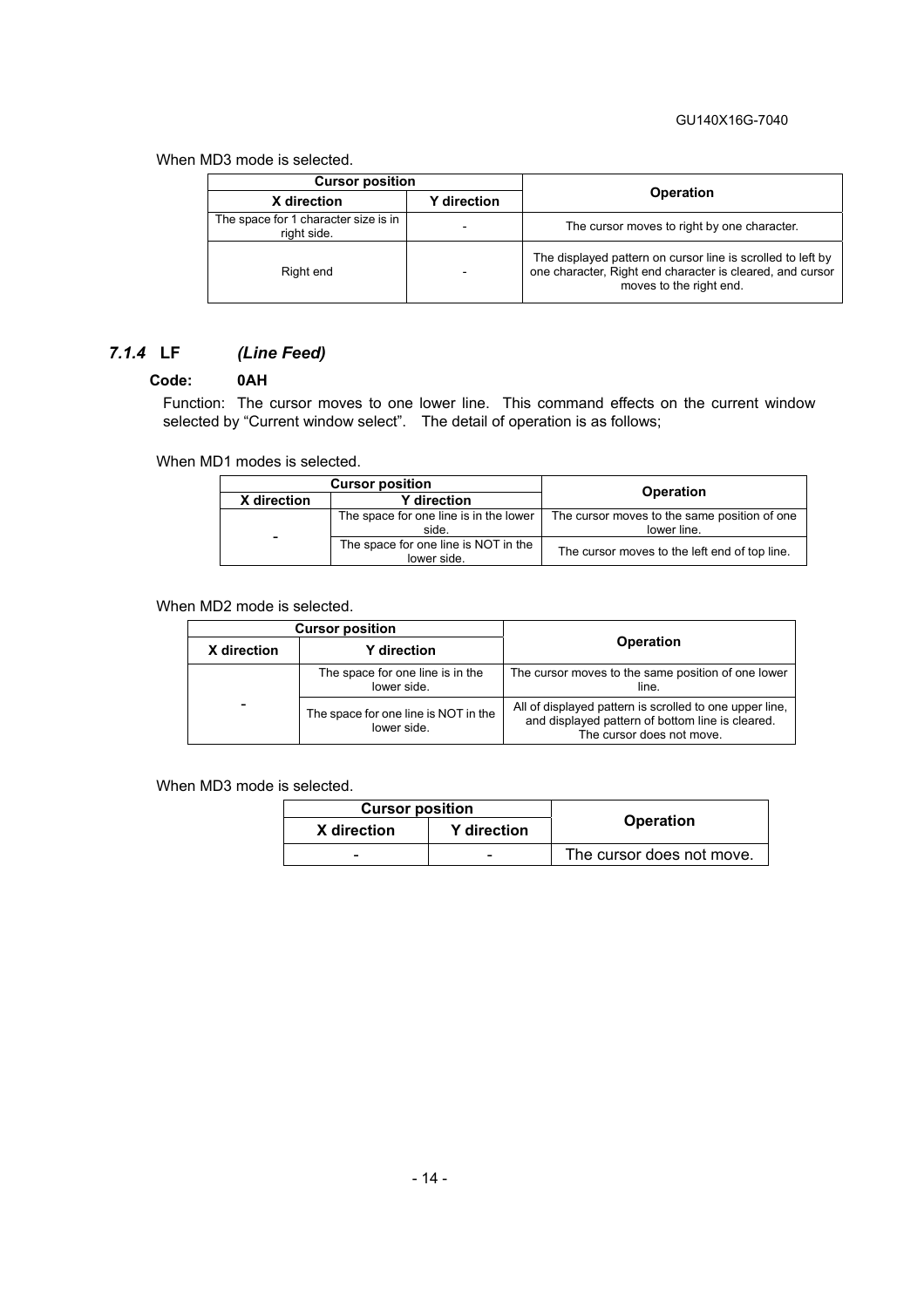#### *7.1.5* **HOM** *(Home Position)*

#### **Code: 0BH**

Function: The cursor moves to the home position. This command effects on the current window selected by "Current window select".

#### **7.1.6 CR (Carriage Return)**

#### **Code: 0DH**

Function: The cursor moves to left end of same line. This command effects on the current window selected by "Current window select".

#### **7.1.7 US \$ xL xH yL yH (Cursor Set)**

#### **Code: 1FH 24H xL xH yL yH**

 xL: Cursor position x Lower byte (1 dot/unit) xH: Cursor position x Upper byte (1 dot/unit) yL: Cursor position y Lower byte (8 dot/unit) yH: Cursor position y Upper byte(8 dot/unit)

Definable area:  $0 \leq (xL + xH) x 256 \leq 511$ 

- $0 \le (vL + vH \times 256) \le 1$
- Function: The cursor moves to specified X, Y position on display memory. If the specified X, Y position (X, Y, either or both) is over range, the command is ignored, and keep same cursor position.

This command effects on the current window selected by "Current window select".

#### *7.1.8* **CLR** *(Display Clear)*

#### **Code: 0CH**

Function: The display screen is cleared and the cursor moves to home position after this command was executed. This command effects on the current window selected by "Current window select".

#### *7.1.9* **US C n** *(Cursor ON/OFF)*

**Code: 1F 43H n**  n: Display cursor ON/OFF select n = 0 : Cursor OFF  $n = 1$  : Cursor ON Default:  $n = 0$ Function: Select cursor ON or OFF. When cursor display ON is selected, the cursor position is displayed by 1x8 dots. *7.1.10* **ESC@** *(Initialize Display)*  **Code: 1BH 40H**  Returns to default.

DIP Switch is not re-loaded.

The contents of receiving buffer remain in memory.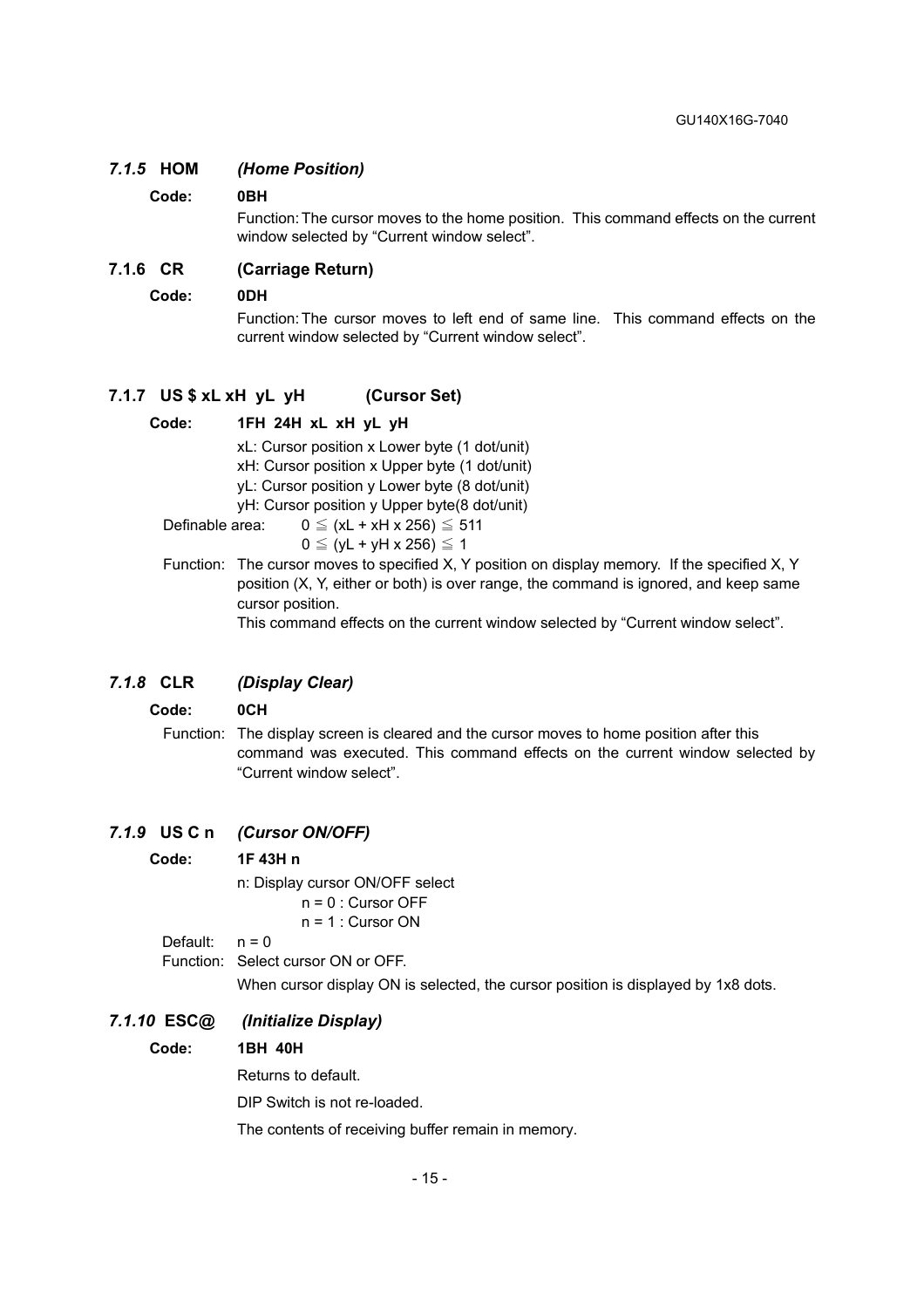#### *7.1.11* **ESC % n** *(Specify Download Register)*

#### **Code: 1BH 25H n**

Function: Specify enable or disable for download character.

n = 1: Enable (If download character is not defined, buil-in character is displayed)

n = 0: Disable (Characters already downloaded, defined, and displayed are not affected)

#### *7.1.12* **ESC & a c1 c2 [x1 d1...d(a**×**x1)]...[xk d1...d(a**×**xk)]** *(Download character definition)*

Code: 1Bh 26h a c1 c2  $[x1 \ d1...d(a \times x1)]...[xk d1...d(a \times xk)]$ 

- a: Select character type
- c1: Start character code
- c2: End character code
- x: Number of dot for X direction
- d: Defined data

#### **Definable area**: a = 1

 $x = 5$ :  $5x7$  dot font  $x = 7$ : 7x8 dot font  $32 \leq c1 \leq c2 \leq 255$  $0 \leq d \leq 255$  $x = 5$ : Upper 7 bit is valid.  $x = 7$ : All 8 bit is valid.  $k = c2 - c1 + 1$ 

**Function:** To define download characters into RAM.

A maximum of 16 characters may be downloaded and defined.

x=5 : Defined by 5x7dot, and 5x7 dot character regulated upper and lower space is displayed as same as standard character display.

x=7 : Defined by 7x8 dot, and 6x8 or 7x8 dot character unrelated to space is displayed. After the first 16 are defined, any additional characters required must replace one already defined. Downloaded characters are valid until they redefined, an initialize (ESC@) sequence is executed, or the power is turned off. To display the download character, excution of "Downlord character difinition" and "Specify download character" is required. In case of displaying download character is re-defined, displaying character is not changed, new download character is applied from new data.



- 16 -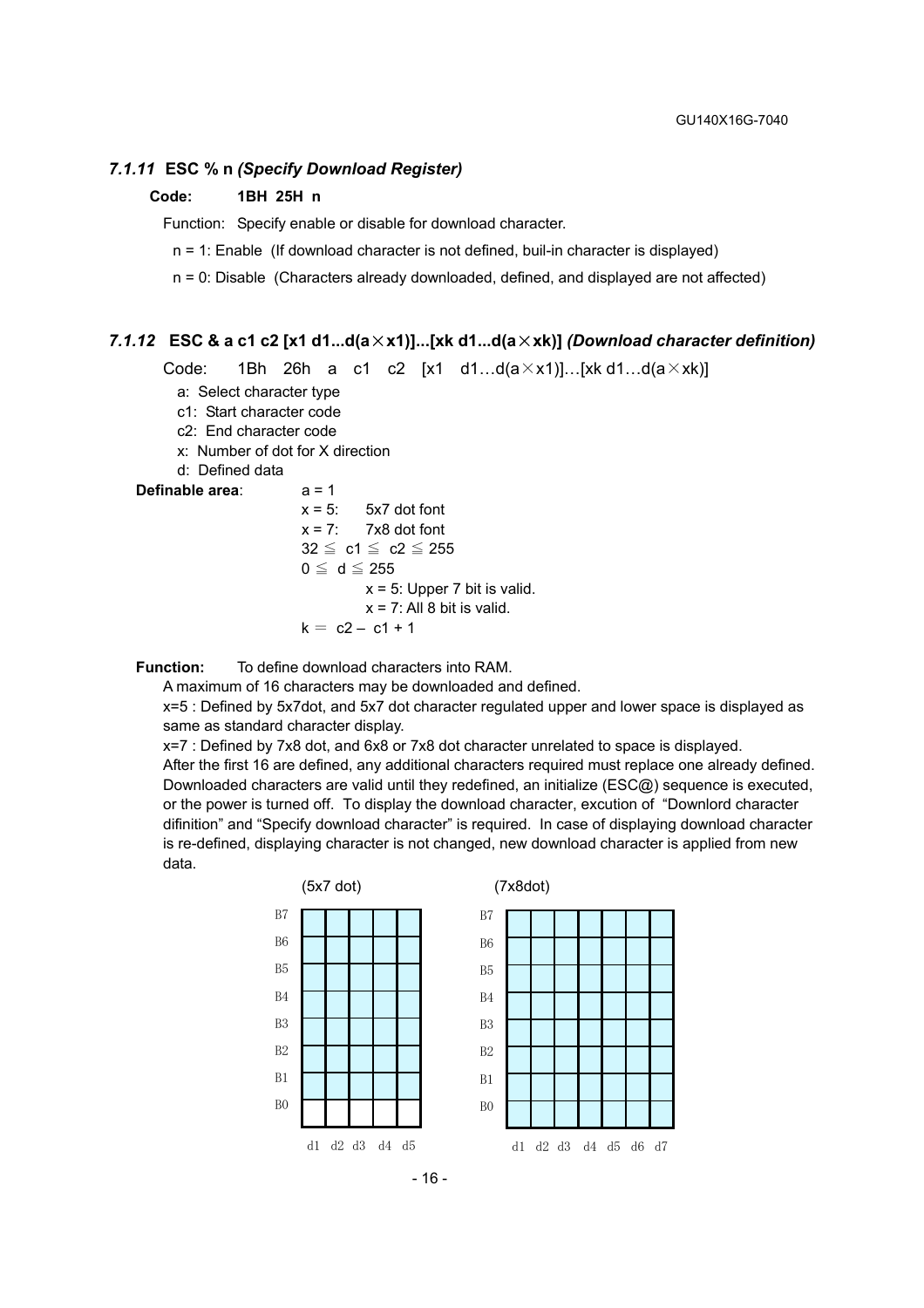#### *7.1.13* **ESC ? a c** *(Delete downloaded character)*

#### **Code: 1BH 3FH a c**

a: Select character

c: Character code for delete

Definable area:  $a = 1$ 

 $32 \leq c \leq 255$ 

Function: Delete defined download character.

The built-in chracter is displayed after this command is excuted.

It does not affect to the displaying download character.

This command is ignored if character code for download character is not defined.

#### *7.1.14* **ESC R n** *(Specifies International font set)*

#### **Code: 1BH 52H n**

| Definable area: | $0 \le n \le 13$               |
|-----------------|--------------------------------|
| Default:        | $n=0$                          |
| Function:       | Select international font set. |

| n              | <b>Font set</b>      |
|----------------|----------------------|
| 0              | America              |
| 1              | France               |
| 2              | Germany              |
| 3              | England              |
| 4              | Denmark 1            |
| 5              | Sweden               |
| 6              | Italy                |
| $\overline{7}$ | Spain1               |
| 8              | Japan                |
| 9              | Norway               |
| 10             | Denmark <sub>2</sub> |
| 11             | Spain2               |
| 12             | Latin America        |
| 13             | Korea                |

| 7.1.15 | ESC t n         | (Specifies character code type)        |
|--------|-----------------|----------------------------------------|
|        | Code:           | 1BH 74H n                              |
|        | Definable area: | $n = 0, 1, 2, 3, 4, 5, 16, 17, 18, 19$ |
|        | Default:        | $n = 0$                                |
|        | Function:       | Selects font code                      |

| n  | Font code type          |  |
|----|-------------------------|--|
| o  | PC437(USA - Euro std)   |  |
|    | Katakana - Japanese     |  |
| 2  | PC850 (Multilingual)    |  |
| 3  | PC860 (Portuguese)      |  |
| 4  | PC863 (Canadian-French) |  |
| 5  | PC865 (Nordic)          |  |
| 16 | <b>WPC1252</b>          |  |
| 17 | PC866 (Cyrillic #2)     |  |
| 18 | $PC852$ (Latin 2)       |  |
| 19 | PC858                   |  |

### *7.1.16* **US MD1** *(Over-write mode)*

#### **Code: 1FH 01H**

Function: Over-writes, or replaces existing data.

This command effects on the current window selected by "Current window select".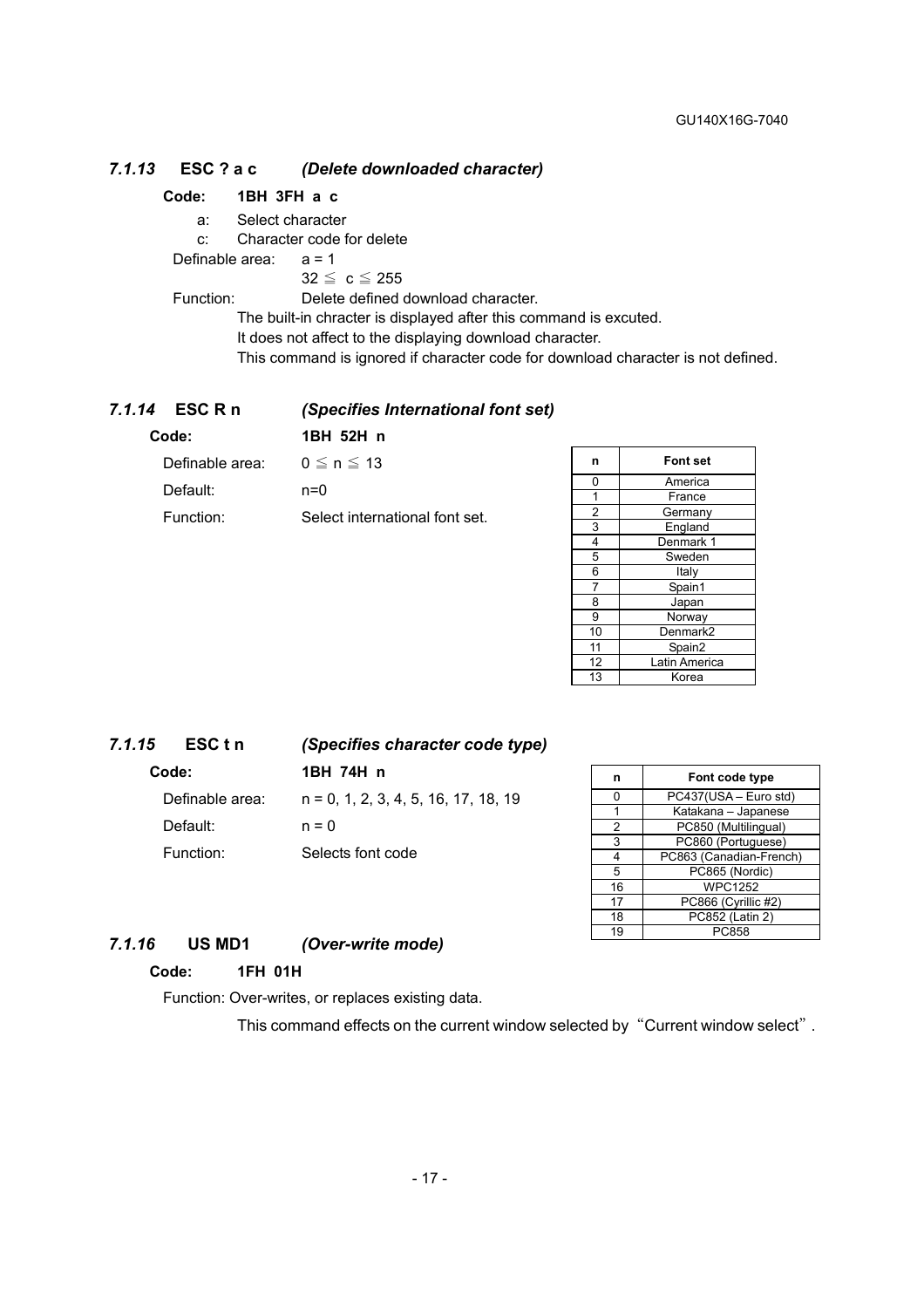#### *7.1.17* **US MD2** *(Vertical scroll mode)*

**Code: 1FH 02H** 

Function: Scrolls cursor up 1 line

This command effects on the current window selected by "Current window select". **Note: If graphic image and character display is shown together on the same window, and specify this mode on that window, it may cause irregular graphic image. Please do not apply this command to the window showing such mixture display.** 

#### *7.1.18* **US MD3** *(Horizontal scroll mode)*

**Code: 1FH 03H** 

Function: Scrolls cursor horizontally 1 space

This command effects on the current window selected by "Current window select".

#### *7.1.19* **US s n** *(Horizontal scroll speed)*

**Code: 1FH 73H n**  Definable area:  $0 \le n \le 31$ Default:  $n = 0$ 

Note that until scrolling action is ended, new command(s) will not excuted. Scroll base speed "T" is depending on write screen mode, character size selected.

| If n=0 is specified, scrolling<br>is appeared by character n | Speed                       |
|--------------------------------------------------------------|-----------------------------|
|                                                              | By Character                |
|                                                              | T msec / 2dots              |
| $2 - 31$                                                     | $(n-1) \times T$ msec / dot |

#### *7.1.20* **US r n** *(Specifies or cancels reverse display)*

#### **Code: 1FH 72H n**

n : Specify or cancel reverse character and graphic display

#### Definable area:  $0 \le n \le 1$

n=0: Cancel reverse mode

n=1: Specify reverese mode

Default: n=0

**Note**: This command is valid to the new data after this command is specified. This does not affect the contents already displayed.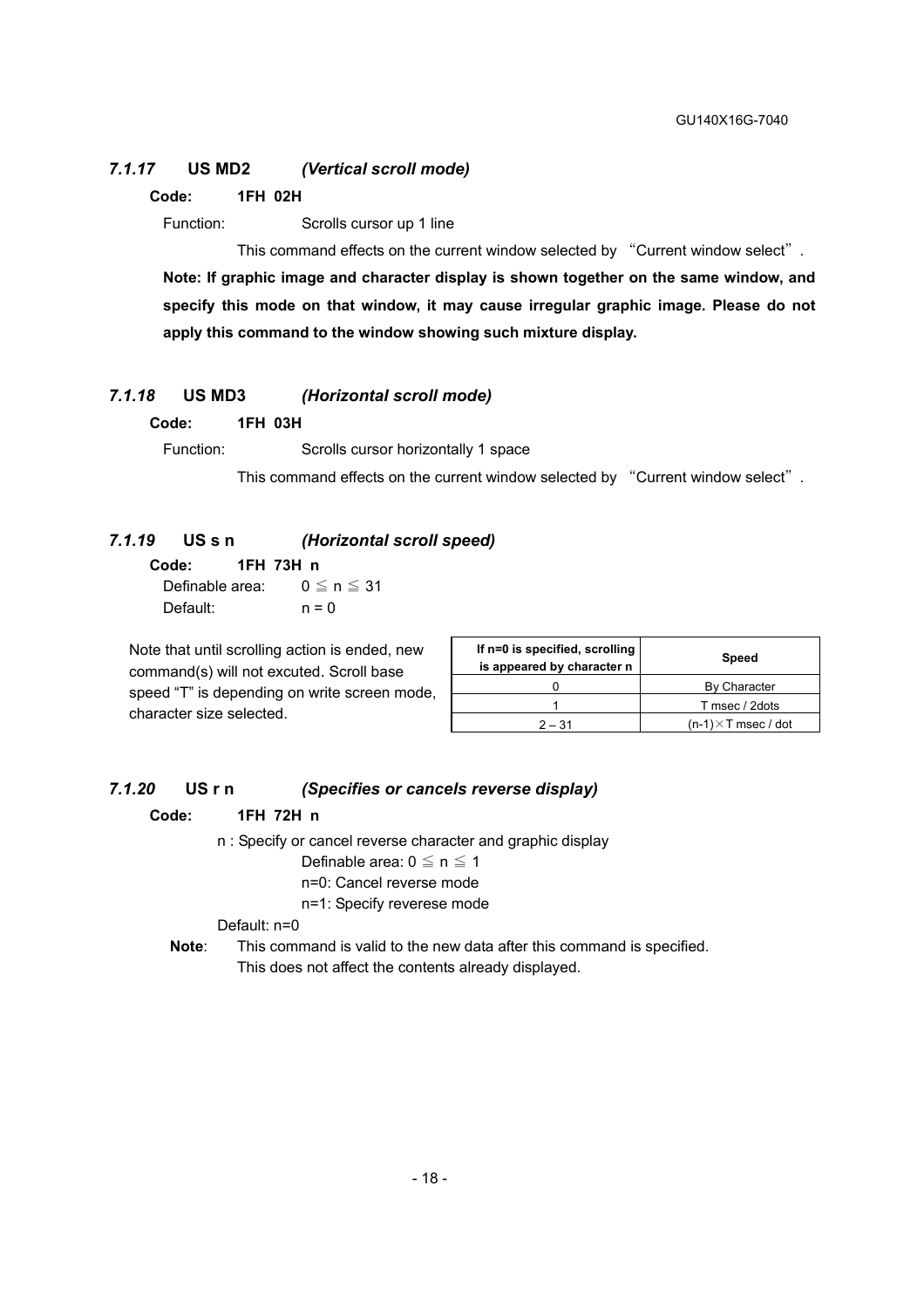#### **7.1.21 US w n** *(Specifies write mixture display mode)*

#### **Code: 1FH 77H n**

n : Specif display write mode

Definable area:  $0 \le n \le 3$ 

n = 0: Normal display write. (Not mixture display)

n = 1: OR display write

n = 2: AND display write

n = 3: EX-OR display write

Default:  $n = 0$ 

Function: Specifies write mixture mode. The new character or graphic image display mixed with current display image stored in display memory is overwritten to the display memory.

#### *7.1.22* **US X n** *(Brightness level setting)*

#### **Code: 1FH 58H n**

 n : Brightness level setting Definable area:  $1 \le n \le 8$ Default: n=8 Function: Specify brightness level of whole display screen. n Level 1 12.5% 2 25% 3 37.5% 4 50% 5 62.5% 6 75% 7 87.5% 8 100%

#### *7.1.23* **US ( a n [parameter]** *(Display action command group)*

Function: Execute processing of display action command.

| n   | <b>Function No.</b> | <b>Function</b>       |
|-----|---------------------|-----------------------|
| 01H | Function 01H        | Wait                  |
| 10H | Function 10H        | Scroll display action |
| 11H | Function 11H        | Blink display action  |
| 40H | Function 40H        | Screen saver          |
|     |                     |                       |

n: specify function code.

The next command or data is not excuted until display action processing is ended.

#### *7.1.24* **<Function 01H> US ( a n t** *(Wait)*

#### **Code: 1FH 28H 61H 01H t**

n: Classify command

t: Wait time

Definable area: n = 01H

 $0 \leq t \leq 255$ 

Note: Wait time, define, command, and data processing are stopped while waiting by this command. Wait time = t X approx. 0.5sec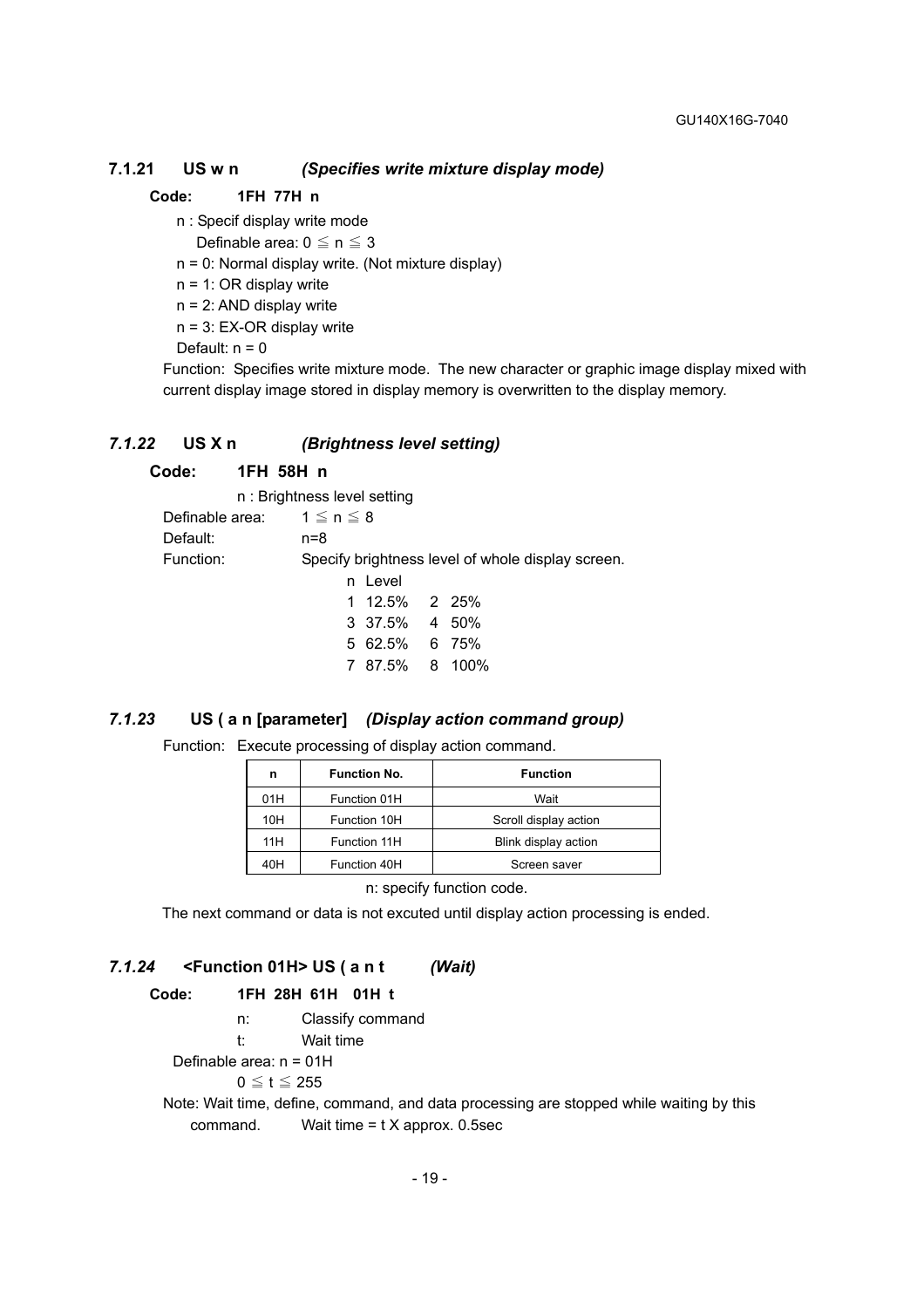#### *7.1.25* **<Function 10H> US ( a n wL wH cL cH s** *(Scroll display action)*

#### **Code: 1FH 28H 61H 10H wL wH cL cH s**

- n : Classify command
- wL: Display screen shift , number of upper byte.
- wH: Display screen shift ,number of lower byte.
- cL: Number of reptition lower byte
- cH: Number of reptition upper byte
- s: Scroll action speed

Definable area: n = 10H

$$
0 \leq (wL + wH \times 256) \leq 1023
$$

$$
0 \leq (cL + cH \times 256) \leq 65535
$$

 $0 \leq s \leq 255$ 

Function: Shift the display screen.

Horizontal scrolling can be possible by specifying the shift byte to multiple number of (Display screen "y" dot /8). Display swiching can be possible by specify shift byte to (Display screen "x" dot x Display screen "y" dot /8). Scroll speed is specified by "s". Scroll speed: s X approx. 14msec/1 shift

For example: 1dot scroll to the left: sL=02H, sH=00H



Display area 140 dots Hidden area 372 dots

#### *7.1.26* **<Function 11H> US ( a n p t1 t2 c** *(Display Blink)*

#### **Code: 1FH 28H 61H 11H p t1 t2 c**

- n: Classify command
- p: Blink pattern
- t1: Normal display time
- t2: Brank or Reverse display time
- c: Number of reptition

Definable area: n = 11H

$$
0\leqq\mathsf{p}\leqq2
$$

p=0: Nomal display.

- P=1: Repeat blink display with nomal and Brank display
- P=2: Repeat blink display with nomal and Reverse display
- 1 ≦ t1 ≦ 255
- 1  $≤$  t2  $≤$  255
- $1 \leq c \leq 255$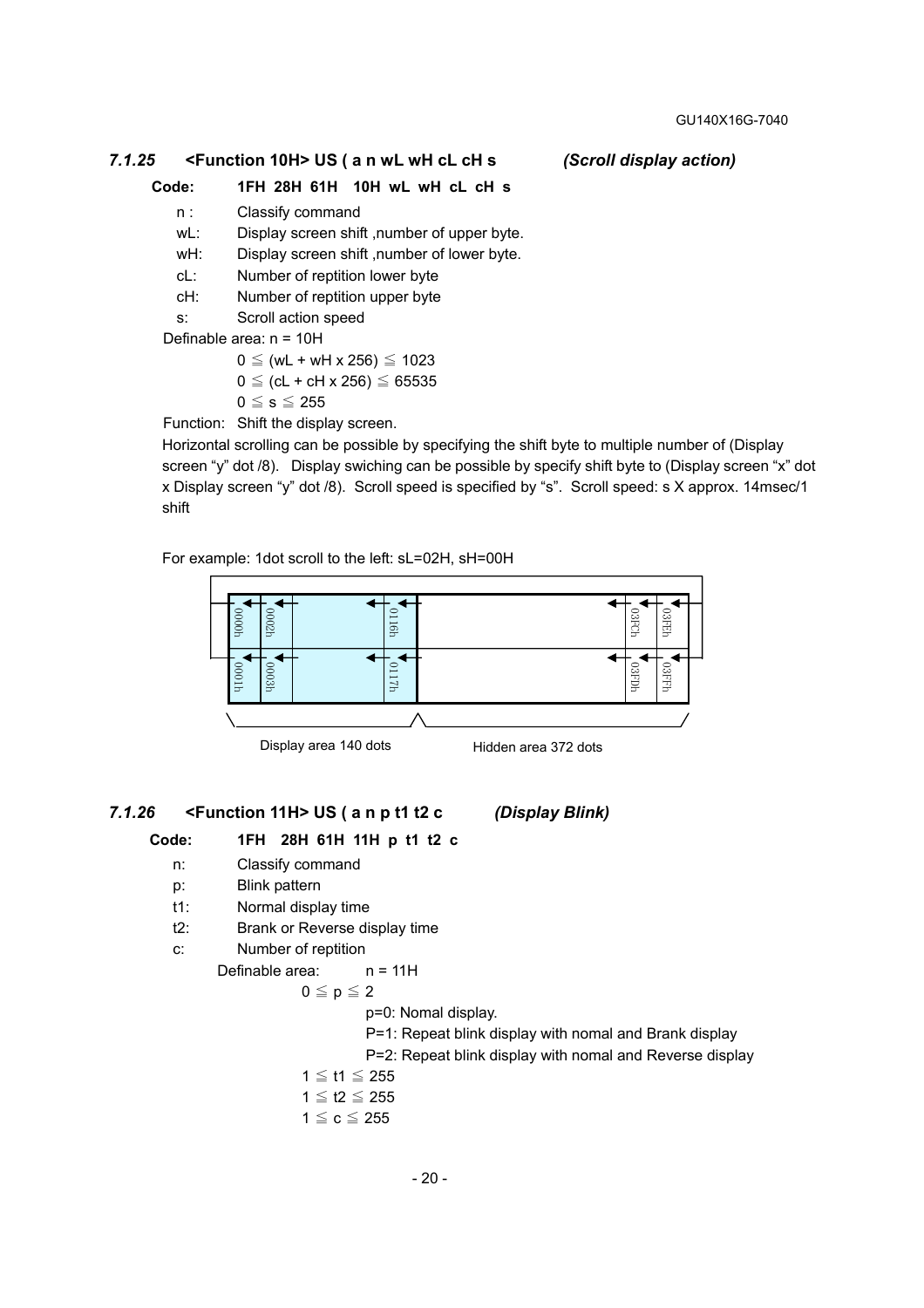Function: Blink display action Blink pattern specifed by "p".

Time specified by "t1" , "t2", and repeat Blink display

A : t1 X approx.14msec Nomal display

B: t2 X approx. 14msec Brank or Reverse display

This command does not affect to display memory.

If c=0 is specified, brink display is repeated until when c=1 – 255 or Initialize command is specified, and the command/data execution is continued during display blinking.

If c=1 – 255 is specified, brink display is repeated 1-255 times, and the command/data execution is stopped. After display blinking is ended, return to nomal display and command/data execution is re-started.

#### *7.1.27* **<Function 12H> US ( a n p** *(Screen saver)*

#### **Code: 1FH 28H 61H 40H p**

n: Classify command

p: Screen saver mode Definable area: n = 40H  $0 \leq p \leq 4$ p=0: Power OFF (All dot OFF, Power save mode) p=1: Power ON (All dot ON) p=2: All dot OFF p=3: All dot ON

p=4: Repeat blink display with nomal and Reverse display (Nomal :2sec., Reverse:2sec.)

Function: Control Power ON or OFF, and Start Screen saver mode. p=0~1 : Control Power ON or OFF. This is applied until this command is re-specified p=2~4 : Start Screen saver mode. This command is canceled if next any data is inputted during screen saver mode, and return to the previous display condition before screen saver mode specified.

#### **7.1.28 US ( f n [parameter]** *(Bit image display group)*

Function: Execute processing of bit image data.

n: Specifies function code.

|     | <b>Function No.</b> | <b>Function</b>             |
|-----|---------------------|-----------------------------|
| 11H | Function 11H        | Real-time bit image display |

#### **7.1.29 <Function 11H> US ( f n xL xH yL yH g d(1)...d(k)**

#### *(Real-time bit image display)*

**Code: 1Fh 28h 66h 11h xL xH yL yH g d(1)...d(k)** 

n: Classify command

xL: Bit image X size lower byte ( by 1dot)

xH: Bit image X size upper byte ( by 1dot)

- yL: Bit image Y size lower byte ( by 8dots)
- yH: Bit image Y size upper byte ( by 8dots)

g: Image =1(Fixed)

 $d(1) - d(k)$ : Image data (Refer to figure as follows)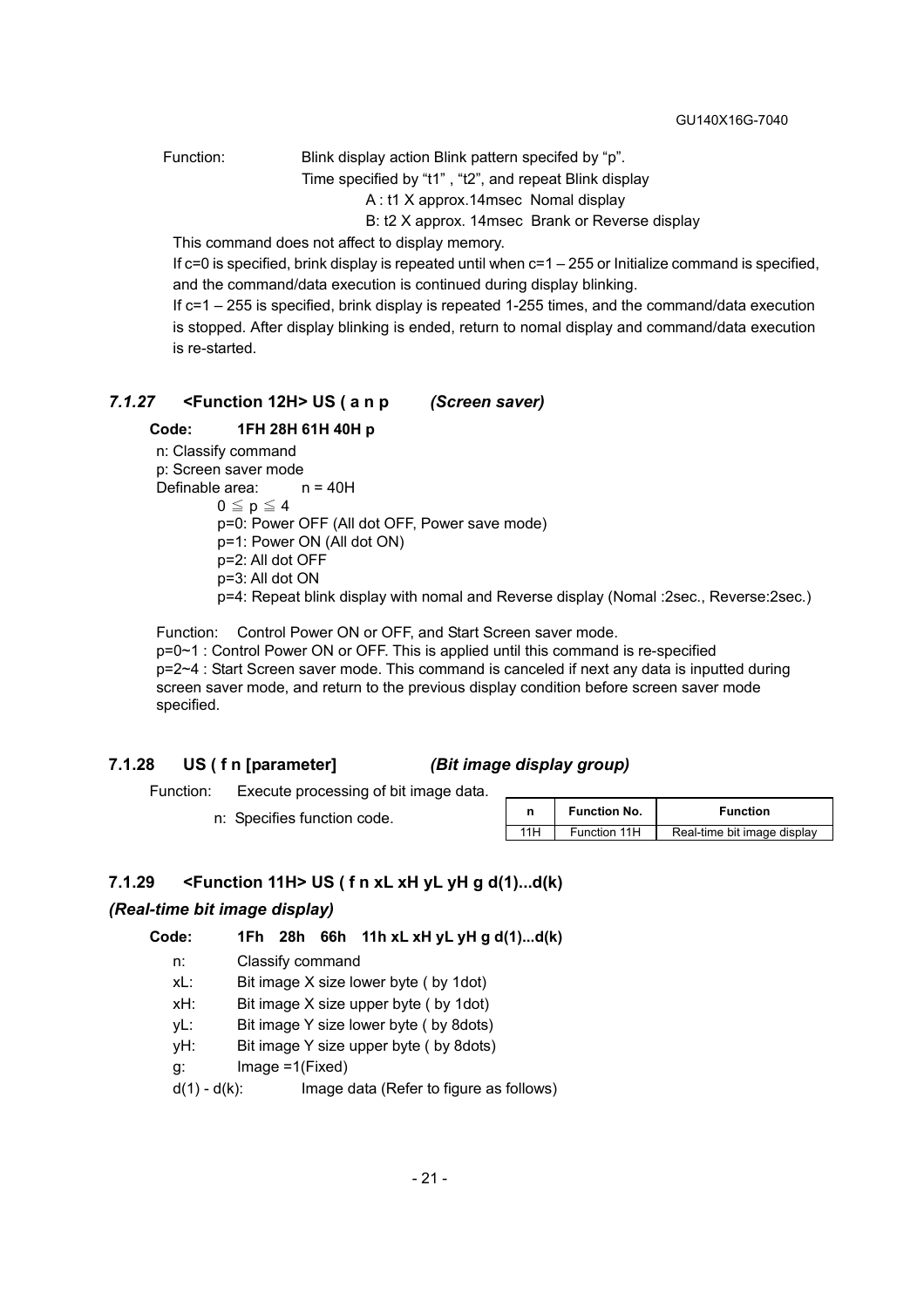Definable area:  $n = 11H$  $1 \leq (xL + xH \times 256) \leq 512$ 1  $≤$  (vL + vH×256)  $≤$  2  $q=1$  $0 \leq d \leq 255$  $k = x \times y \times g$ 

Function: Display the bit image data inputed on the cursor position real-time.

Cursor position will not change.

When bit image is display on cursor position, and if it overflows from the current window, it is displayed until edge of area defined, and remaining bit image overflowed is not displayed. If the Display position or image size e.t.c are defined to out of definable area, the command is ignored, and the data is valid as standard data.



#### *7.1.30* **US ( g n [parameter]** *(Font command group)*

Function: Execute processing of window command.

| N   | <b>Function No.</b> | <b>Function</b>         |
|-----|---------------------|-------------------------|
| 03H | Function 03H        | Character display width |
| 40H | Function 40H        | Font magnified display  |

n: specify function code.

#### *7.1.31* **<Function 03H> US ( g n w** *(Character display width)*

#### **Code: 1FH 28H 67H 03H w**

 n: Classify command w: Specify width Definable area: n = 03H  $0 \leq w \leq 3$  $w = 0$ : Fixed character width 1 (1 dot space in right side)  $w = 1$ : Fixed character width 2 (1 dot space in each right and left side) w = 2: Proportional character width 1 (1 dot space in right side)  $w = 3$ : Proportional character width 2 (1 dot space in each right and left side)

Default: w= 1

Function: Specifies character display width.

Fixed character width 1 & 2: Character is written with fixed character width. (6 or 7dot) Proportional character width: Character is written with proportioned character width.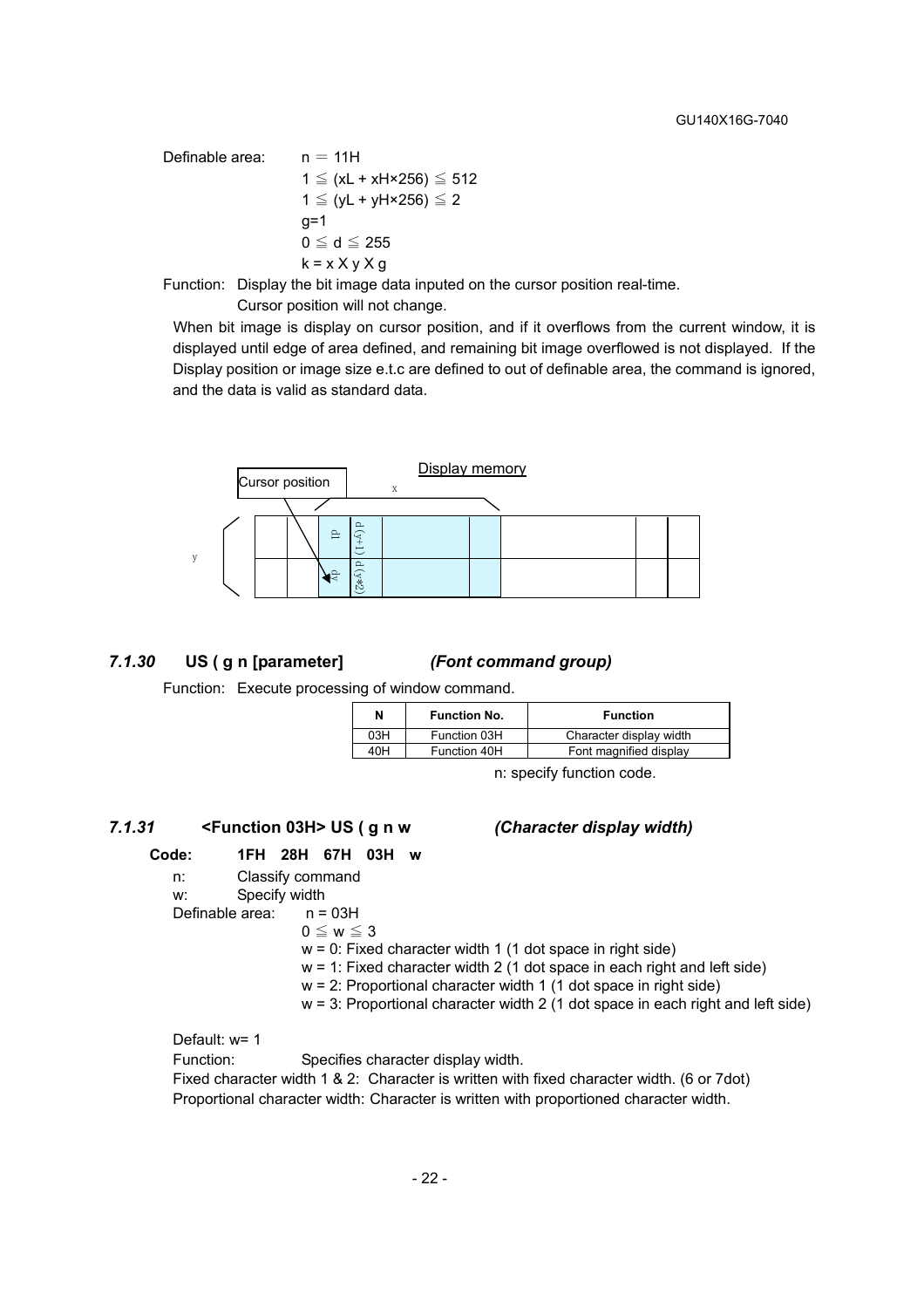#### *7.1.32* **<Function 40H> US ( g n x y** *(Font magnified display)*

**Code: 1FH 28H 67H 40H x y** 

 n: Classify command x: Specify the size of magnification X y: Specify the size of magnification Y<br>
Definable area:  $n = 40H$ Definable area:  $1 \le x \le 4$  $1 \le y \le 2$ Default:  $x = 1$ 

 $Y = 1$ 

Function: Specifies magnification of character.

Character is magnified including the space specified by Character display width command.



 $(x=2, y=2)$ 



#### *7.1.33* **US ( w n [parameter]** *(Window command group)*

Function : Execute processing of window / screen command.

| n   | <b>Function No.</b> | <b>Function</b>                     |
|-----|---------------------|-------------------------------------|
| 01H | Function 01H        | Current window select               |
| 02H | Function 02H        | User - Window difinition and cancel |
| 10H | Function 10H        | Write screen mode select            |

n: specify function code.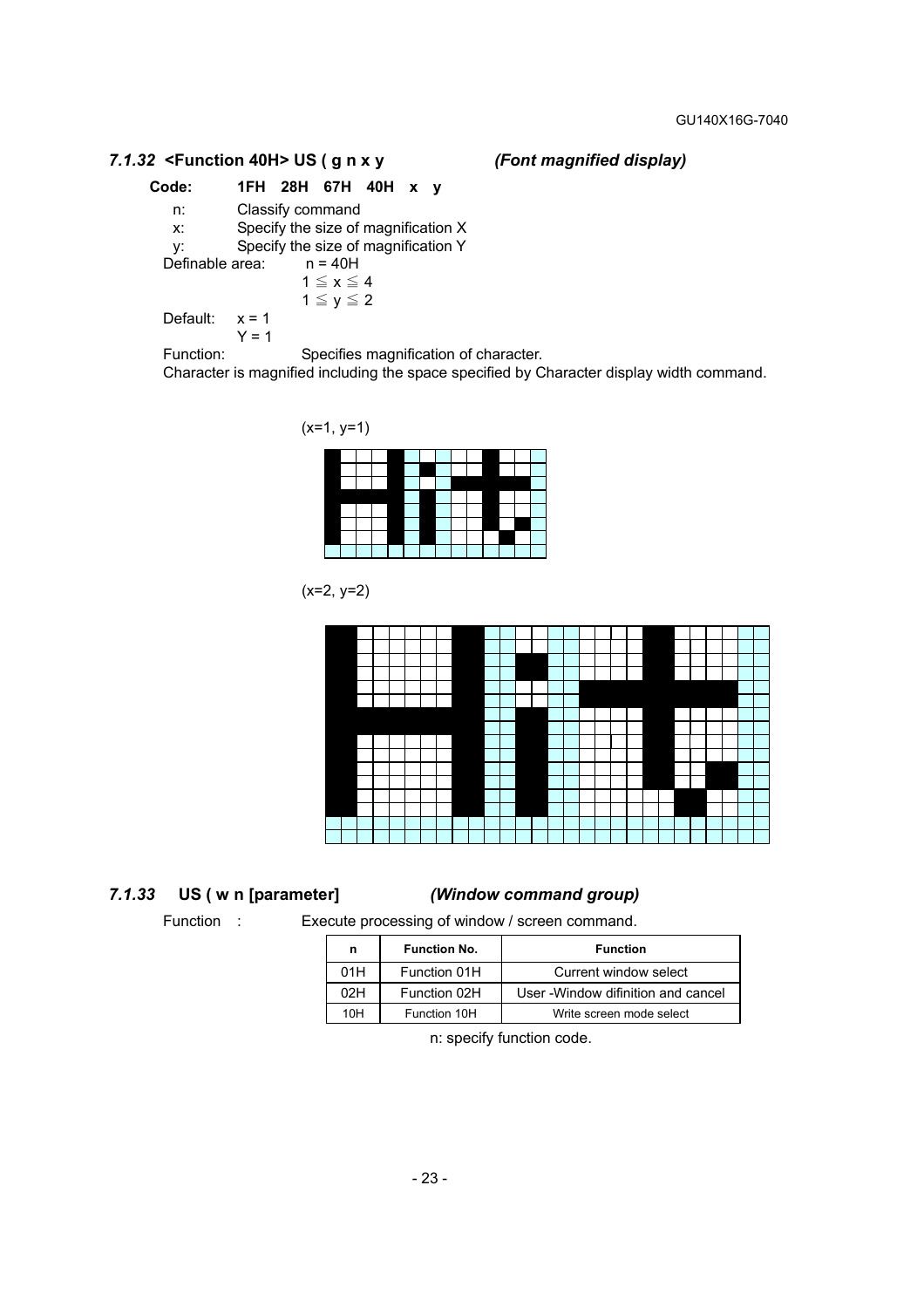#### **7.1.34 <Function 01H> US ( w n a** *(Current Window select***) Code: 1FH 28H 77H 01H a**  n: Classify command a: Current window number a = 0: Base-Window  $a = 1 \sim 4$ : User-Window Definable area: n = 01H  $0 \le a \le 4$ Function: Select current window This command is ignored if current window number is specified for User-Window that is not defined.

#### **7.1.35 <Function 02H> US ( w n a b[xPL xPH yPL yPH xSL xSH ySL ySH]**

#### *(User Window definition-cancel)*

| Code:                                                          | 1Fh 28h 77h nab [xPL xPH yPL yPH xSL xSH ySL ySH]                                                                                                                                                                                                                                                                                                                                                                                                                                              |
|----------------------------------------------------------------|------------------------------------------------------------------------------------------------------------------------------------------------------------------------------------------------------------------------------------------------------------------------------------------------------------------------------------------------------------------------------------------------------------------------------------------------------------------------------------------------|
| n:<br>a:<br>b:<br>xPH:<br>yPH:<br>xSL:<br>xSH:<br>ySL:<br>ySH: | Classify command<br>Definable window No.<br>No.1 $\sim$ 4<br>Define or Cancel<br>b=0 : Cancel, b=1: Define<br>xPL:<br>Left position of window lower byte (by 1 dot)<br>Left position of window upper byte (by 1 dot)<br>Top position of window lower byte (by 8dot)<br>yPL:<br>Top position of window upper byte (by 8dot)<br>X size of window lower byte (by 1dot)<br>X size of window upper byte (by 1dot)<br>Y size of window lower byte (by 8dot)<br>Y size of window upper byte (by 8dot) |
| Definable area:                                                | $n = 02H$<br>$1 \leq a \leq 4$<br>$0 \leq b \leq 1$<br>$0 \leq xP \leq 511$<br>$0 \leq yP \leq 1$<br>$1 \le xS \le 512$<br>$1 \le yS \le 2$                                                                                                                                                                                                                                                                                                                                                    |
| Function:                                                      | Define or cancel User-Window                                                                                                                                                                                                                                                                                                                                                                                                                                                                   |
|                                                                | Display contents are remained even if this command is excuted.                                                                                                                                                                                                                                                                                                                                                                                                                                 |

When User-Window is defined (b=1)

Specify Definable Window No., Window position and Window size, and Window position and Window size are specified by the block (Block/1x8dot)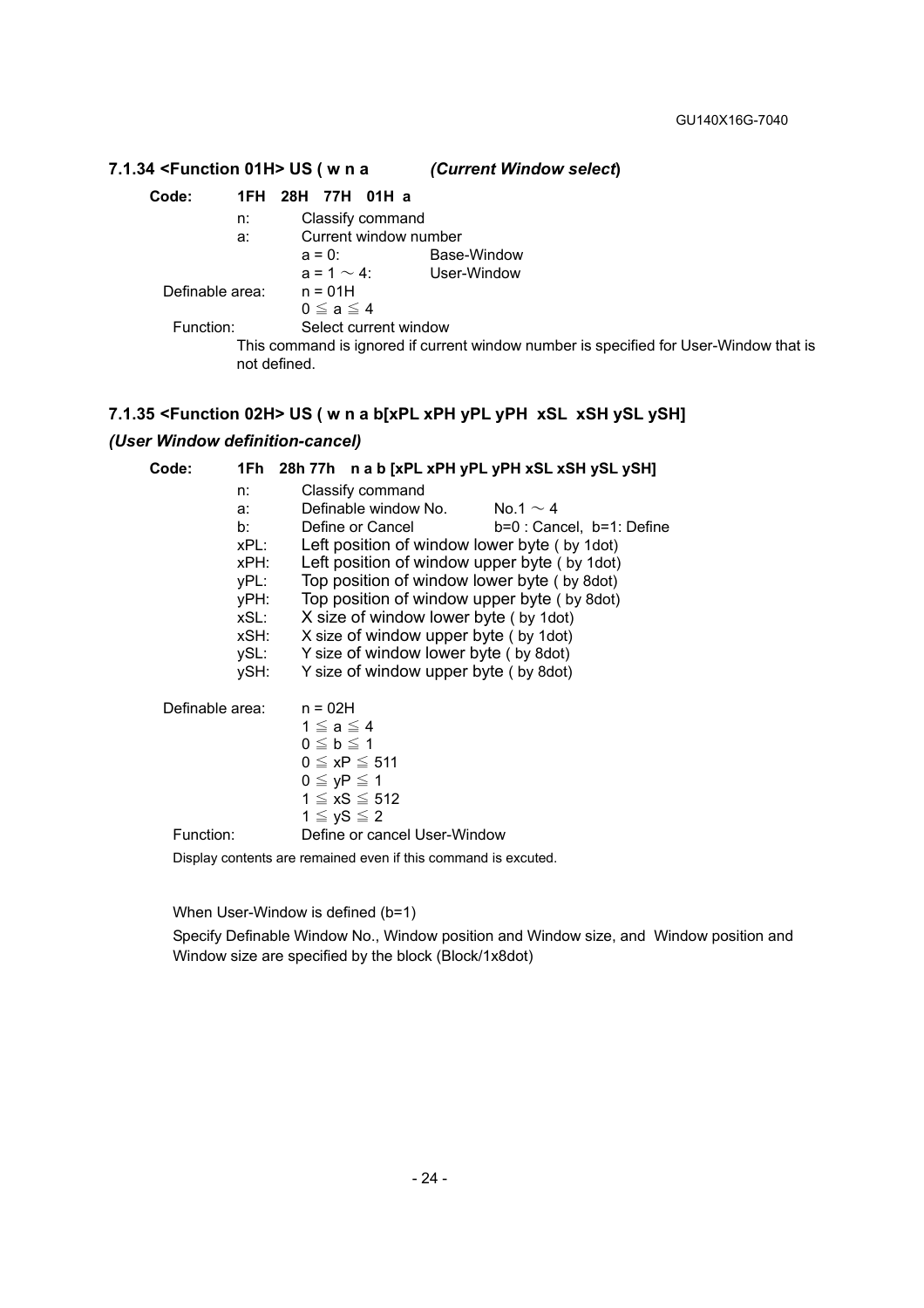

All display memory 512 dots

User-Window can be defined up to 4 windows.

The cursor position after excuted this command is specified to top left (X=0, Y=0).

When User-Window is canceled (b=0)

It is not necessary to specify window position  $[xPL \sim ySH]$  in case of cancel the User-Window .

The Base-Window is selected as current window in case of user window canceled was selected as current window.

#### **7.1.36 <Function 10H> US ( w n a** *(Write screen mode select* **(see sect. 6.3)**

#### **Code: 1FH 28H 77H n a**

| Classify command |
|------------------|
|                  |

a: Write screen mode

a = 0: Display acreen mode

a = 1: All screen mode

Definable area: n = 10H

 $0 \le a \le 1$ 

#### Default: a= 0

Function: Select the write screen mode. **This effects only for Base Window.** Display action is valid within area of either Display ara or HIdden area depending on cursor position. Select "All screen mode": Display action is valid on all of screen area.

#### **7.1.37 WINx** *(Short-Cut Current Window Select)*

Function: Current window move to selected window.

#### Refer to 7.1.34 for more detail.

| <b>WINx</b> | <b>Function</b>         |
|-------------|-------------------------|
| WIN0 (10h)  | Select the base window  |
| WIN1 (11h)  | Select the user window1 |
| WIN2 (12h)  | Select the user window2 |
| WIN3 (03h)  | Select the user window3 |
| WIN4 (04h)  | Select the user window4 |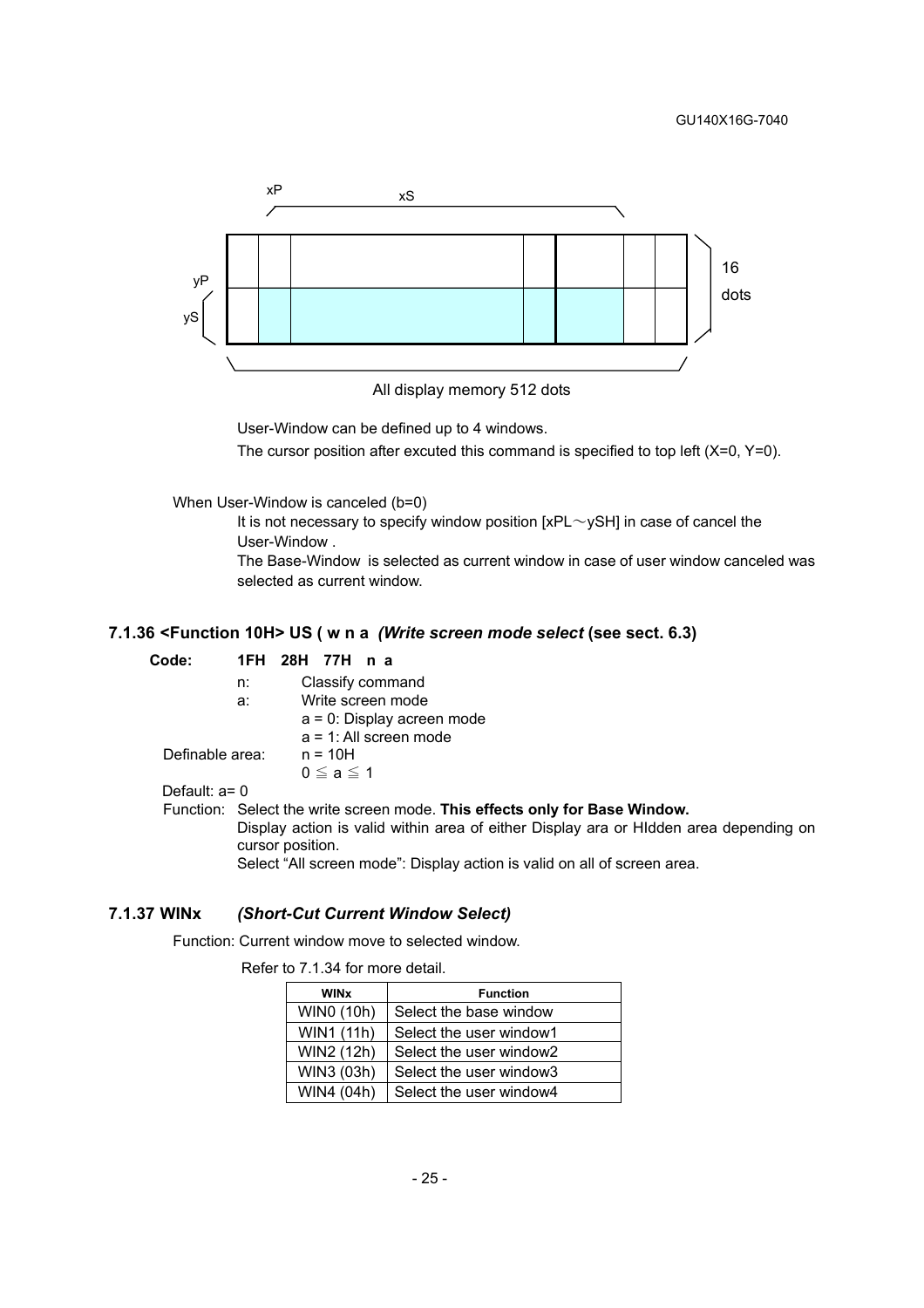# **7.2 Commands for LED backlight control**

|                 | 7.2.1 US L pN pB (Single Color mode)                         |
|-----------------|--------------------------------------------------------------|
|                 | Code: 1FH 4CH pN pB                                          |
|                 | pN : LED color select                                        |
|                 | pB: Brightness level of LED.                                 |
| Definable area: | $00H \leq pN \leq 02H$                                       |
|                 | 00H: Select Blue LED                                         |
|                 | 01H: Select Green LED                                        |
|                 | 02H: Select Red LED                                          |
|                 |                                                              |
|                 | $0xH \leq pB \leq FxH$                                       |
|                 | 0xH: OFF                                                     |
|                 | 1xH: 6.66 %                                                  |
|                 | 2xH: 13.32 %                                                 |
|                 |                                                              |
|                 | FxH: 100%                                                    |
|                 | *Use the upper 4bit and 16 steps brightness control.         |
| Function:       | Specify the LED color and brightness level of LED backlight. |

# **7.2.2 US L pN pBb pBg pBr (Multi Color mode)**

#### **Code: 1FH 4CH pN pBb pBg pBr**

- pN : LED mode select
- pBb : Brightness level of Blue LED
- pBg : Brightness level of Green LED
- pBr : Brightness level of Red LED

| Definable area: | $pN = 10H$                                                   |
|-----------------|--------------------------------------------------------------|
|                 | $0xH \leq pBx \leq FxH$                                      |
|                 | 0xH: OFF                                                     |
|                 | 1xH: 6.66 %                                                  |
|                 | 2xH: 13.32 %                                                 |
|                 |                                                              |
|                 | FxH: 100%                                                    |
|                 | *Use the upper 4bit and 16 steps brightness control.         |
| Function:       | Specify the LED color and brightness level of LED backlight. |
|                 |                                                              |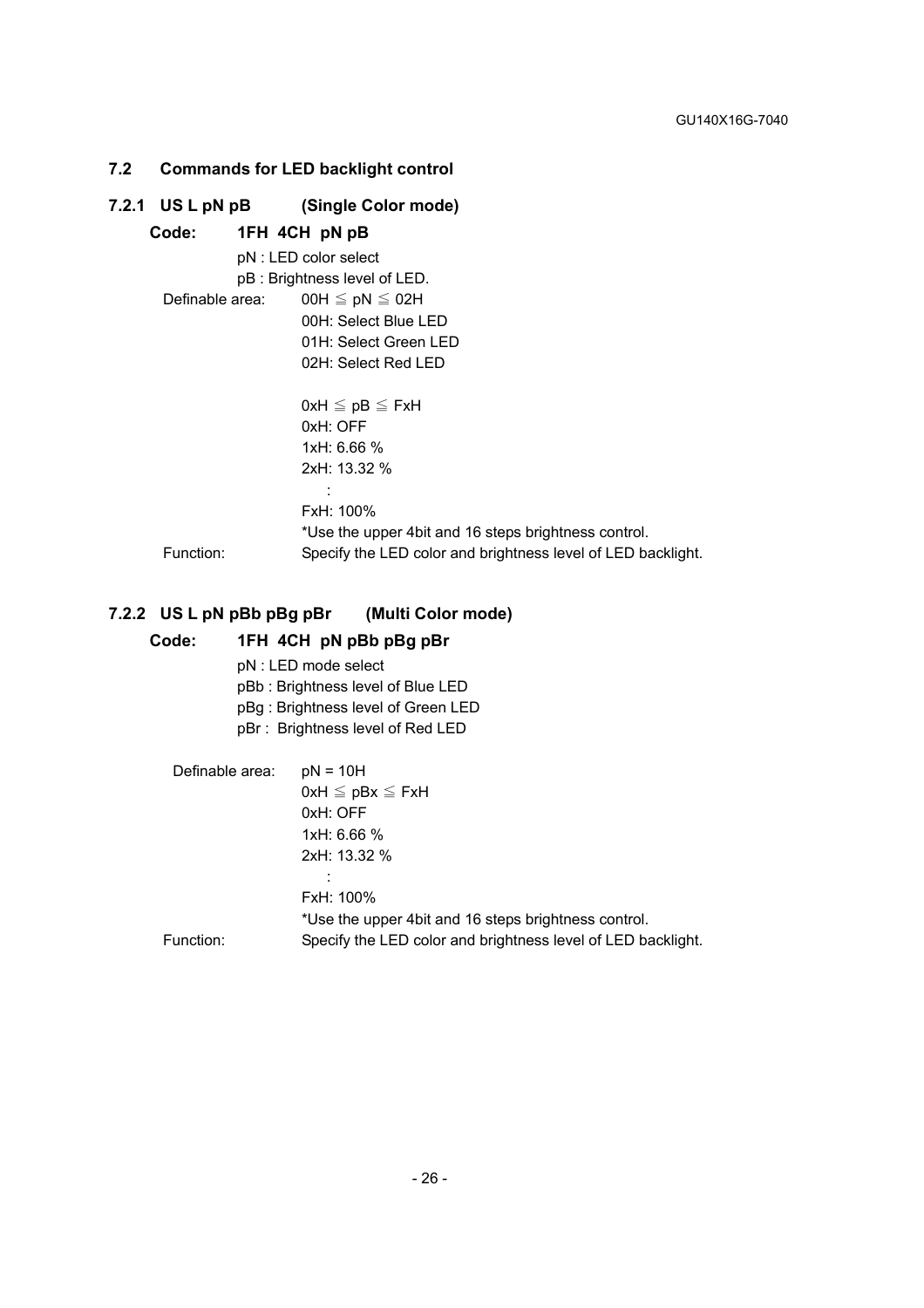# **7.3 Bit image data format**

The Bit image consists of the data for image size  $(x * y)$  as follows;

| Data | <b>Pattern position</b> |
|------|-------------------------|
| d(1) |                         |
| (2)  | P2                      |
|      |                         |
|      |                         |
|      |                         |
|      | *                       |

| B7             | P <sub>1</sub> | $P(x^*y-1)$ |  |
|----------------|----------------|-------------|--|
| B <sub>6</sub> | P2             | $P(x^*y)$   |  |
| B <sub>5</sub> |                |             |  |
| <b>B4</b>      |                |             |  |
| B <sub>3</sub> |                |             |  |
| B <sub>2</sub> |                |             |  |
| B <sub>1</sub> |                |             |  |
| B <sub>0</sub> |                |             |  |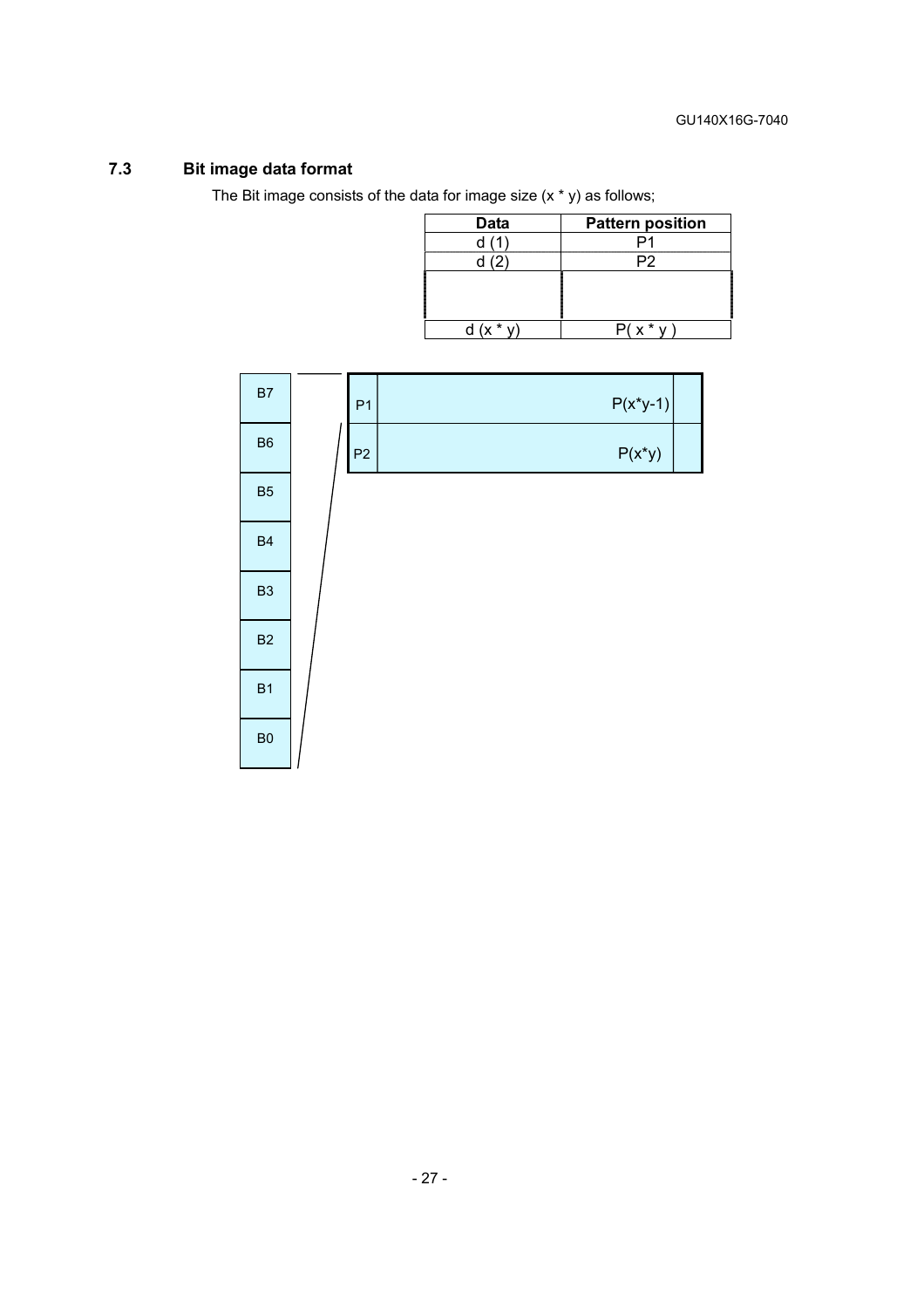# **8 Setup**

# **8.1 Jumper**

| No.        | <b>Function</b>                                               | <b>Default</b> |
|------------|---------------------------------------------------------------|----------------|
| J0         | <b>Baud Rate select</b>                                       | <b>OPEN</b>    |
| J1         |                                                               | <b>OPEN</b>    |
| J2         | Reserve (Do not change)                                       | <b>OPEN</b>    |
| J3         | Reserve                                                       | <b>OPEN</b>    |
| <b>JRB</b> | Signal select of Pin#3 of 14<br>through holes for Paralel I/F | OPFN           |

#### **8.1.1 Baud rate select**

| J0           | J1           | <b>Baud rate</b> |
|--------------|--------------|------------------|
| OPFN         | <b>OPFN</b>  | 38,400bps        |
| <b>SHORT</b> | <b>OPEN</b>  | 19,200bps        |
| OPFN         | <b>SHORT</b> | 9,600bps         |
| <b>SHORT</b> | <b>SHORT</b> | 115,200bps       |

# **8.1.2 Signal select of Pin#3 of 14 through holes for Paralel I/F**

| JRB                     | Signal of Pin#3 |
|-------------------------|-----------------|
| <b>OPEN</b>             | ΝC              |
| C-R<br><b>SHORT</b>     | /RESET (Input)  |
| C-B<br><b>SHORT</b>     | PBUSY (Output)  |
| $R-C-B$<br><b>SHORT</b> | Do not use.     |

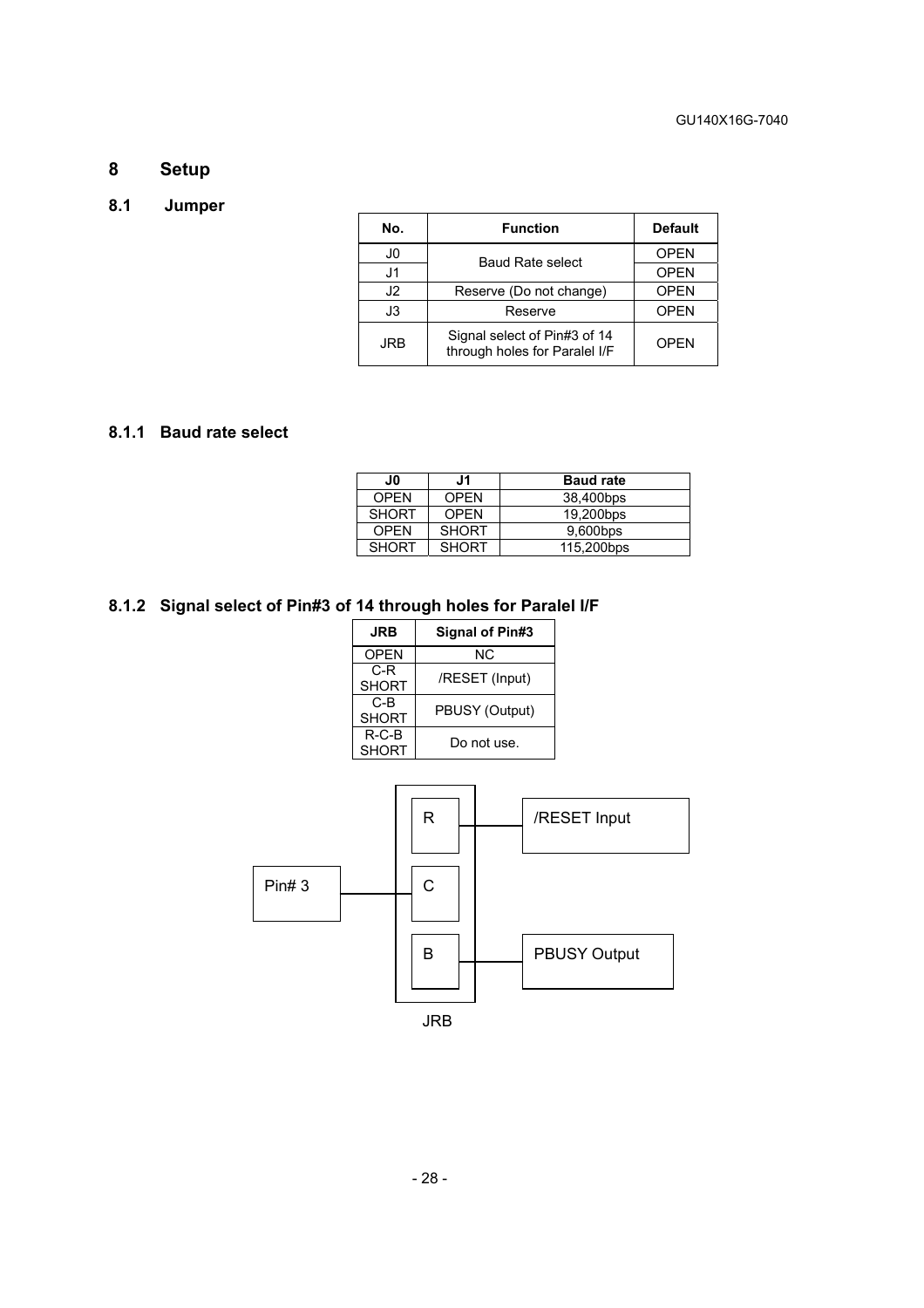#### **9 Connector**

| Pin<br>No.                                                                                                                                                                                                                                                                                                                                                                                                                                                                                                                                                                 | Signal<br>name | <b>Function</b> | <b>Direction</b> | Pin<br>No. | Signal name    | <b>Function</b> | <b>Direction</b> |
|----------------------------------------------------------------------------------------------------------------------------------------------------------------------------------------------------------------------------------------------------------------------------------------------------------------------------------------------------------------------------------------------------------------------------------------------------------------------------------------------------------------------------------------------------------------------------|----------------|-----------------|------------------|------------|----------------|-----------------|------------------|
|                                                                                                                                                                                                                                                                                                                                                                                                                                                                                                                                                                            | GND            | Ground          | Input            | 8          | D <sub>1</sub> | Data input      | Input/output     |
| 2                                                                                                                                                                                                                                                                                                                                                                                                                                                                                                                                                                          | VCC            | Power supply    | Input            | 9          | D <sub>2</sub> | Data input      | Input/output     |
| 3                                                                                                                                                                                                                                                                                                                                                                                                                                                                                                                                                                          | $NC^*$         | Non connection  |                  | 10         | D <sub>3</sub> | Data input      | Input/output     |
| 4                                                                                                                                                                                                                                                                                                                                                                                                                                                                                                                                                                          | <b>RS</b>      | Switch signal   | Input            | 11         | D4             | Data input      | Input/output     |
| 5                                                                                                                                                                                                                                                                                                                                                                                                                                                                                                                                                                          | /WR            | Data write      | Input            | 12         | D <sub>5</sub> | Data input      | Input/output     |
| 6                                                                                                                                                                                                                                                                                                                                                                                                                                                                                                                                                                          | /RD            | Data read       | Input            | 13         | D <sub>6</sub> | Data input      | Input/output     |
|                                                                                                                                                                                                                                                                                                                                                                                                                                                                                                                                                                            | D0             | Data input      | Input/output     | 14         | D7(PBUSY)      | Data input      | Input/output     |
| $\blacksquare$ $\blacksquare$ $\blacksquare$ $\blacksquare$ $\blacksquare$ $\blacksquare$ $\blacksquare$ $\blacksquare$ $\blacksquare$ $\blacksquare$ $\blacksquare$ $\blacksquare$ $\blacksquare$ $\blacksquare$ $\blacksquare$ $\blacksquare$ $\blacksquare$ $\blacksquare$ $\blacksquare$ $\blacksquare$ $\blacksquare$ $\blacksquare$ $\blacksquare$ $\blacksquare$ $\blacksquare$ $\blacksquare$ $\blacksquare$ $\blacksquare$ $\blacksquare$ $\blacksquare$ $\blacksquare$ $\blacks$<br><b>PRUOVALISTICION IN PRODUCTION AND INTERNATIONAL PRODUCTION CONTINUES.</b> |                |                 |                  |            |                |                 |                  |

#### **9.1 Parallel interface connecter (Fourteen through holes)**

\* Pin#3 can be changed to /RESET or PBUSY terminal, and selectable by jumper.

#### **9.2 Serial interface connector (Six through holes)**

#### **9.2.1 Asynchronous serial interface**

| Pin No. | Signal name<br><b>Function</b> |                | <b>Direction</b> |
|---------|--------------------------------|----------------|------------------|
|         | VCC                            | Power supply   |                  |
|         | <b>SIN</b>                     | Data receive   | Input            |
|         | <b>GND</b>                     | Ground         | Input            |
|         | <b>SBUSY</b>                   | Display busy   | Output           |
| 5       | NC.                            | Non connection |                  |
|         | /RFSFT                         | Reset          | Input            |

### **10 Firmware Version Notation**

The firmware version is written in the following position.

Soldering Side

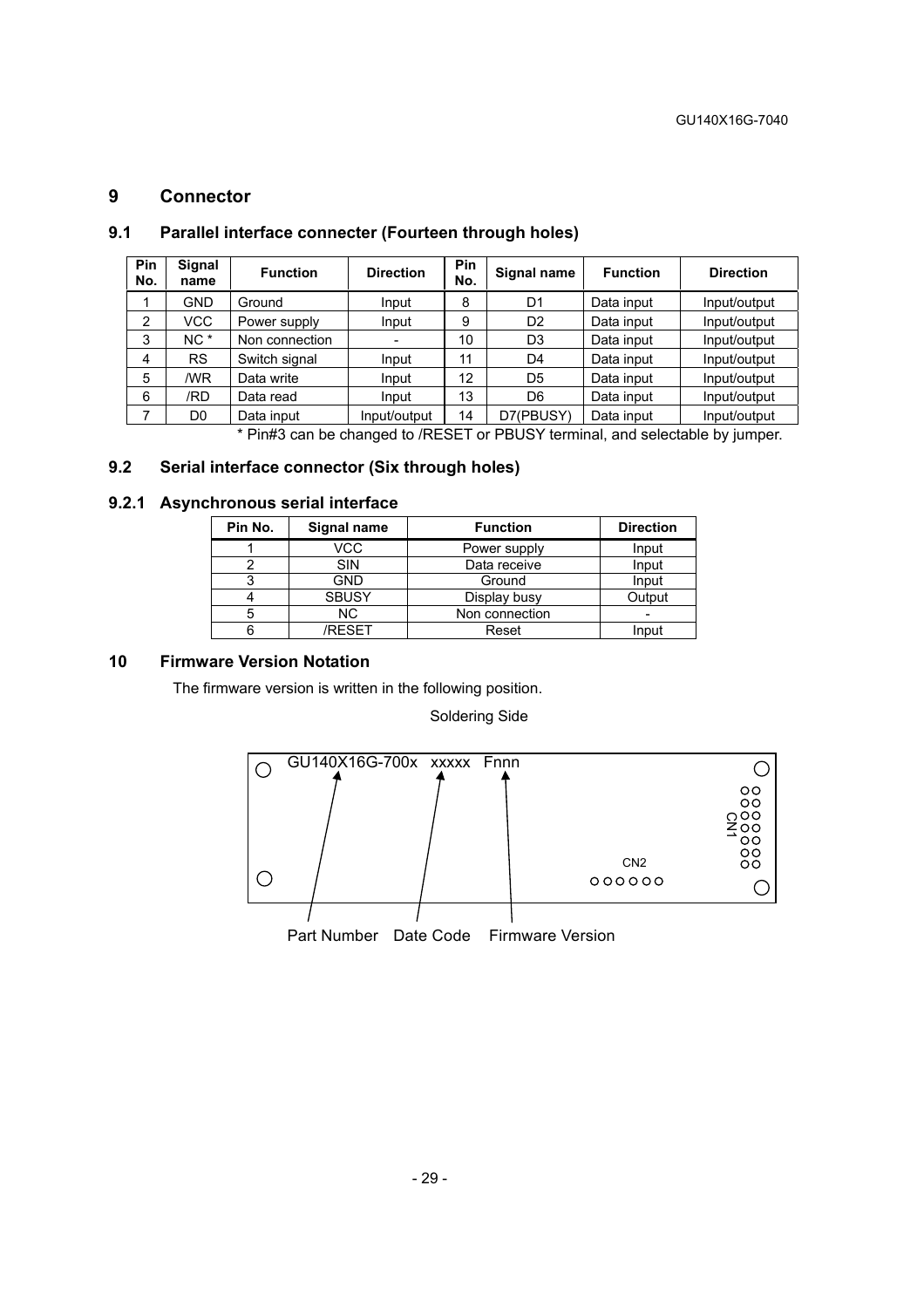# **11 Outline Drawing**

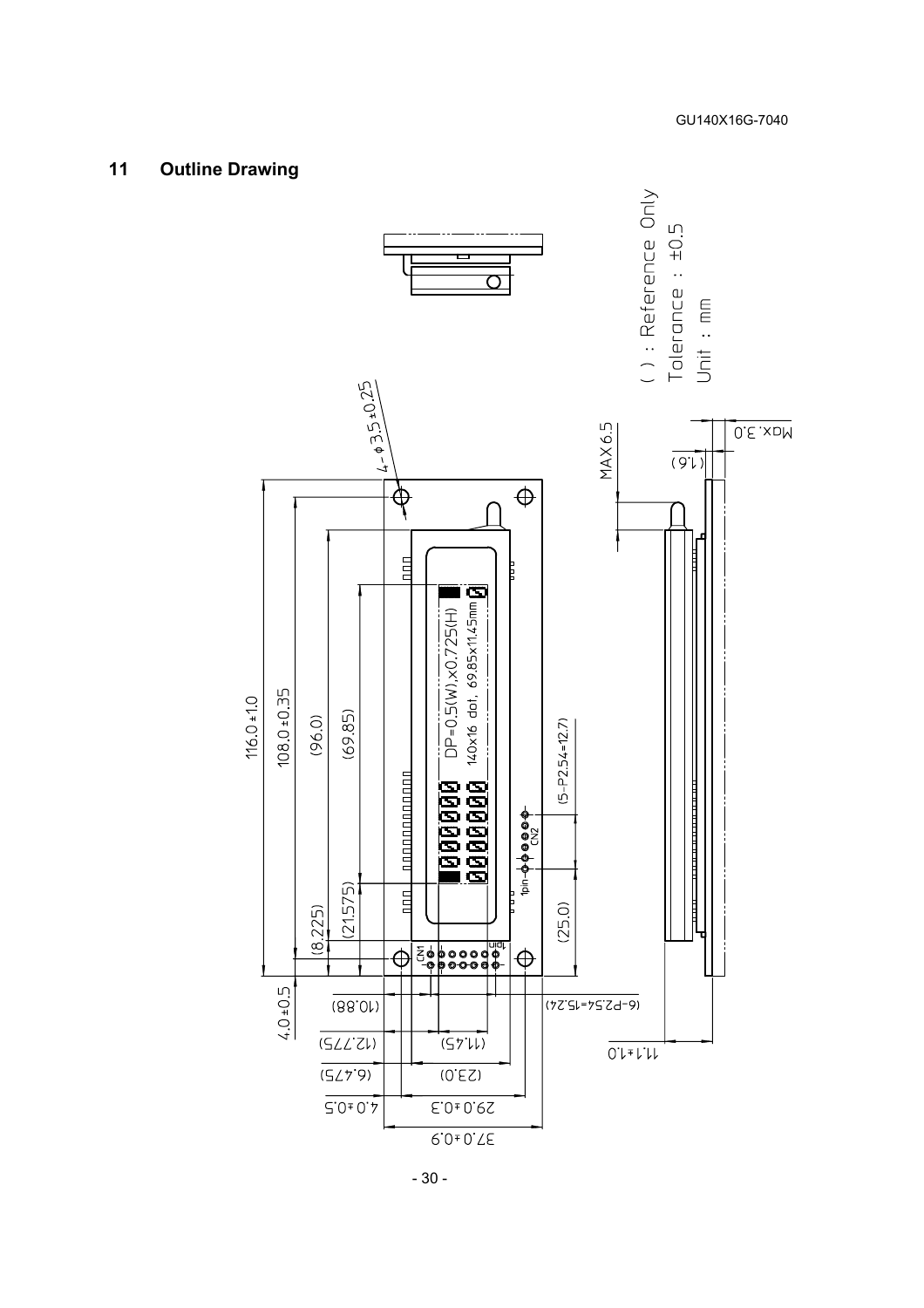#### **Notice for the Cautious Handling VFD Modules**

#### Handling and Usage Precautions:

Please carefully follow the appropriate product application notes for proper usage, safety handling, and operation standards for maximum performance.

[VFD tubes are made of glass]

- Because the edges of the VFD glass-envelop are not smooth, it is necessary to handle carefully to avoid injuries to your hands
- Please avoid breaking the VFD glass-envelop to prevent injury from sharp glass particles.
- The tip of the exhaust pipe is fragile so avoid shock from impact.
- It is recommended to allow sufficient open space surrounding the exhaust pipe to avoid possible damage.
- Please design the PCB for the VFD-module within 0.3 mm warping tolerance to avoid any forces that may damage the display due to PCB distortion causing a breakdown of the electrical circuit leading to VFD failure.

[High voltage]

Avoid touching conductive electrical parts, because the VFD-module uses high voltage exceeding 30~100 volts.

• Even when electric power is turned off, it may take more than one minute for the electrical current to discharge. [Cable connection]

- Do not unplug the power and/or data cables of VFD-modules during operating condition because unrecoverable damage may result.
- Sending input signals to the VFD-module during a power off condition sometimes causes I/O port damage.
- It is recommended to use a 30 cm or shorter signal cable to prevent functional failures.

[Electrostatic charge]

• VFD-modules needs electrostatic free packaging and protection from electrostatic charges during handling and usage.

[Structure]

- During operation, VFD and VFD-modules generate heat. Please consider sufficient heat radiation dissipation using heat sink solutions.
- We prefer to use UL grade materials or components in conjunction with VFD-modules.
- Wrap and twist motion causes stress and may break VFDs & VFD modules. Please adhere to allowances within 0.3mm at the point of attachment.

[Power]

- Apply regulated power to the VFD-module within specified voltages to protect from failures.
- Because some VFD-modules may consume in rush current equal to twice the typical current at power-on timing, we recommend using a sufficient power capability and quick starting of the power regulator.
- VFD-module needs a specified voltage at the point of connection. Please use an adequate power cable to avoid a decrease in voltage. We also recommend inserting a power fuse for extra protection.

[Operating consideration]

• Illuminating phosphor will decrease in brightness during extended operation. If a fixed pattern illuminates for an extended period,( several hours), the phosphor efficiency will decrease compared to the non operating phosphor causing a non uniform brightness among pixels. Please consider programming the display patterns to use all phosphor segments evenly. Scrolling may be a consideration for a period of time to refresh the phosphor condition and improve even illumination to the pixels.

• We recommend using a signal cable 30cm or less to avoid some possible disturbances to the signal.

[Storage and operating environment]

• Please use VFD-modules under the recommended specified environmental conditions. Salty, sulfur and dusty environments may damage the VFD-module even during storage.

[Discard]

• Some VFDs contain a small amount of cadmium in the phosphor and lead in the solder. When discarding VFDs or VFD-modules, please adhere to governmental related laws or regulations.

[Others]

- Although the VFD-module is designed to be protected from electrical noise, please plan your circuitry to exclude as much noise as possible.
- Do not reconstruct or repair the VFD-module without our authorization. We cannot assure the quality or reliability of unauthorized reconstructed VFD-modules.

Notice:

・We do not authorize the use of any patents that may be inherent in these specifications.

・Neither whole nor partial copying of these specifications are permitted without our approval.

If necessary , please ask for assistance from our sales consultant.

・This product is not designed for military, aerospace, medical or other life-critical applications. If you choose to use this product for these applications, please ask us for prior consultation or we cannot take responsibility for problems that may occur.